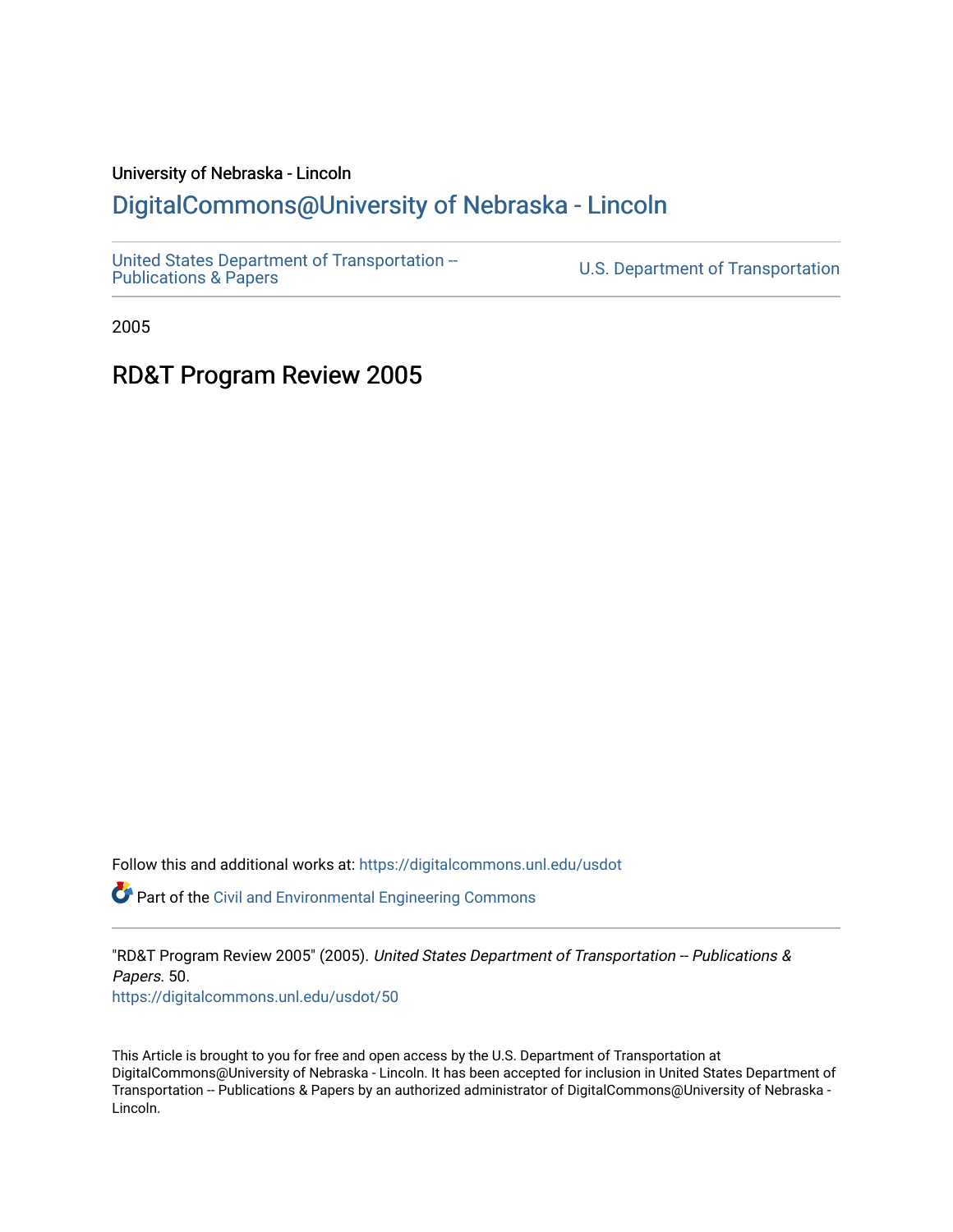

# **RD&T Program Review**

**Pipeline and Hazardous Materials Safety Administration** 

Pipeline and Hazardous Materials Safety Administration





### **RD&T Program Review Working Group June 23, 2005**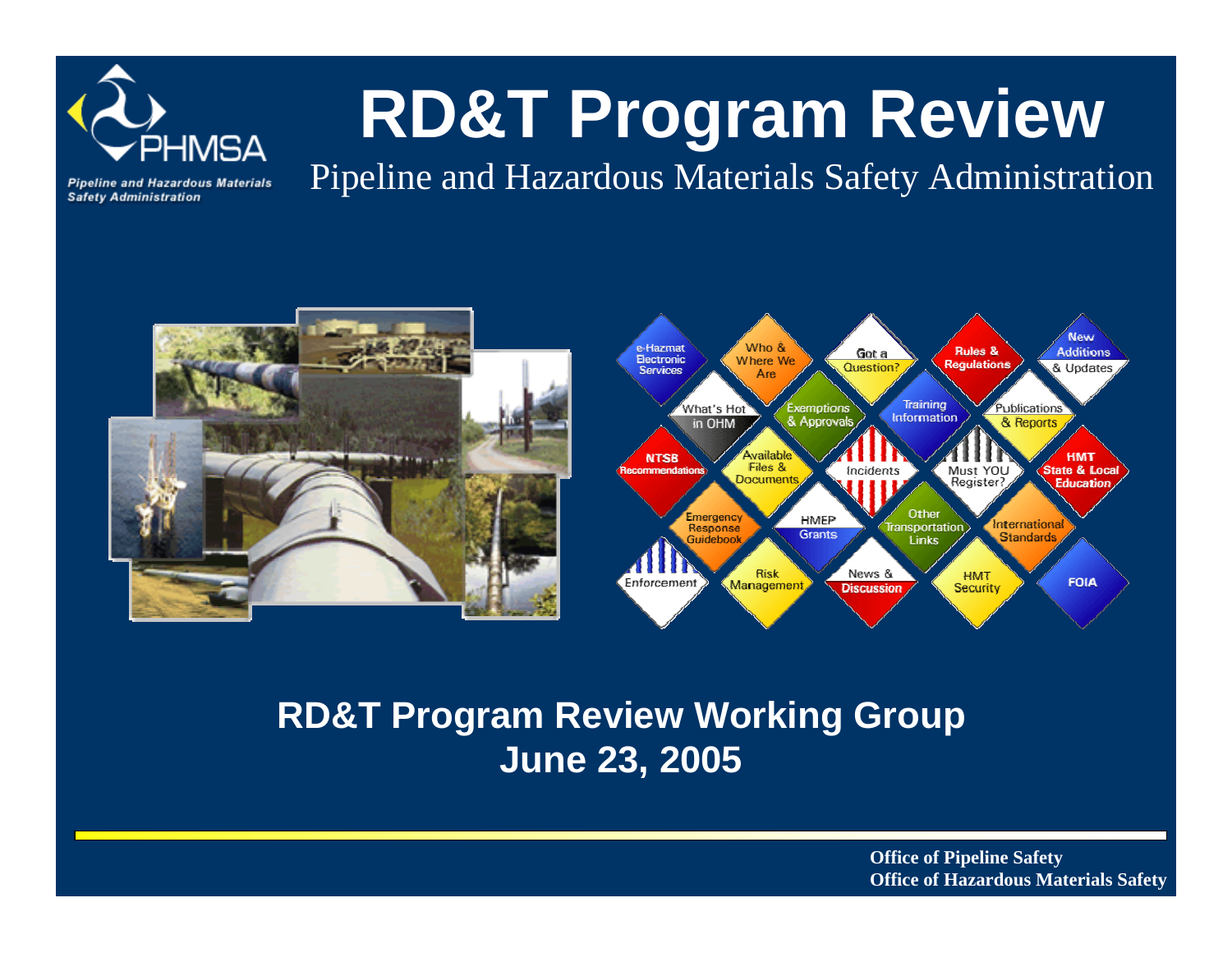

# **PHMSA Mission**

**Pipeline and Hazardous Materials Safety Administration** 

> Has public responsibilities for safe and secure movement of hazardous materials to industry and consumers by all transportation modes, including the nation's pipelines.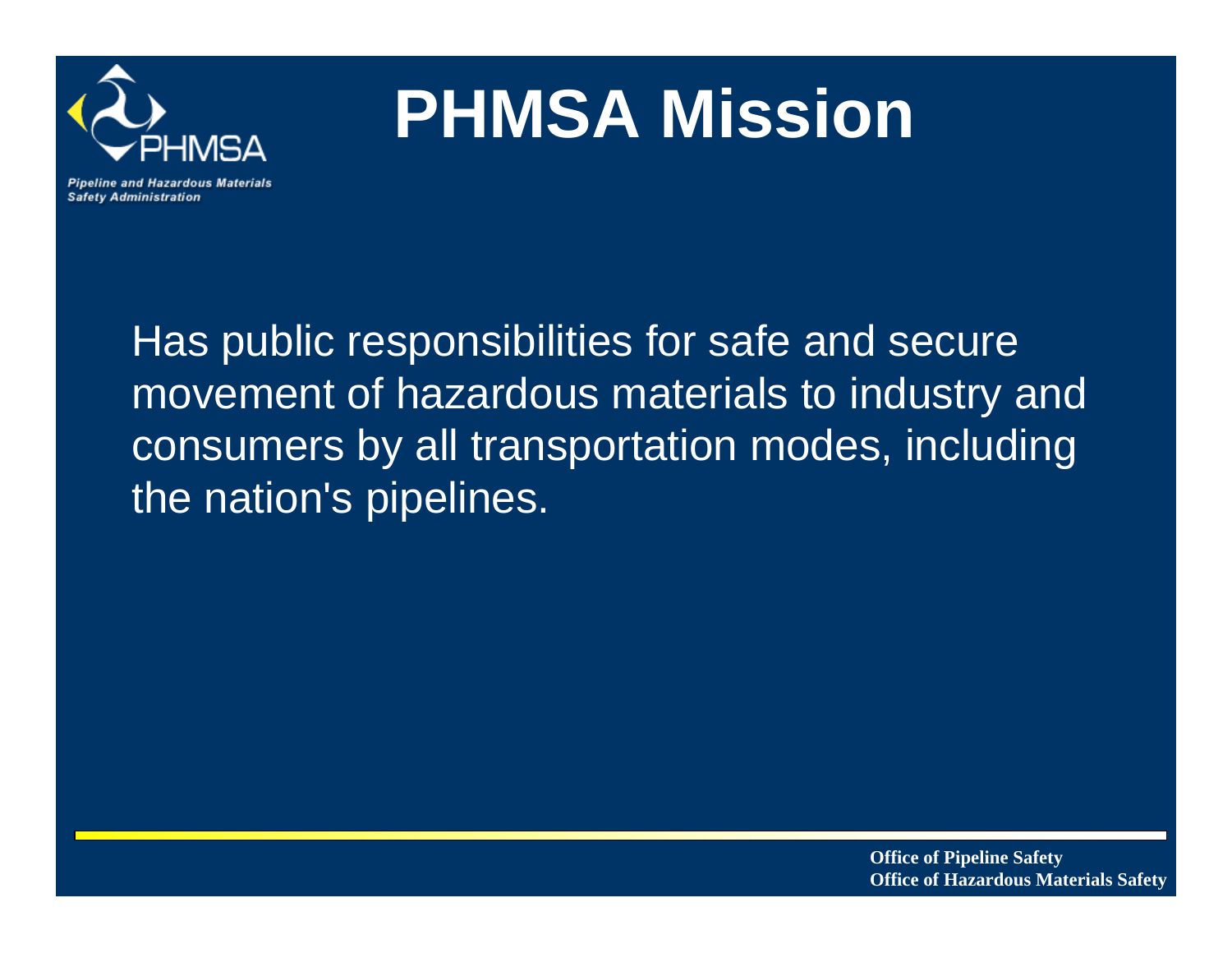

**Pipeline and Hazardous Materials Safety Administration** 

# **PHMSA**

# **Office of Pipeline Safety**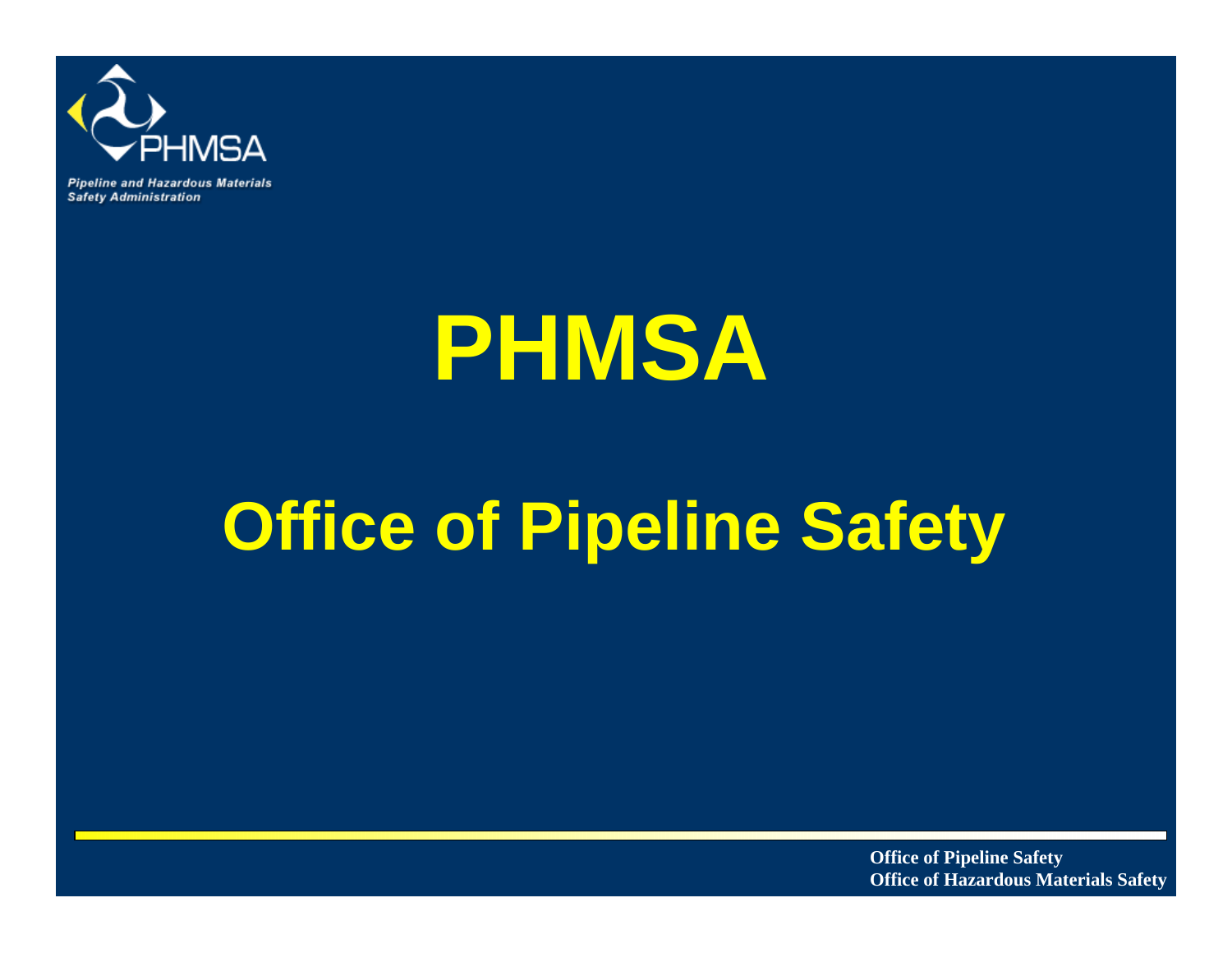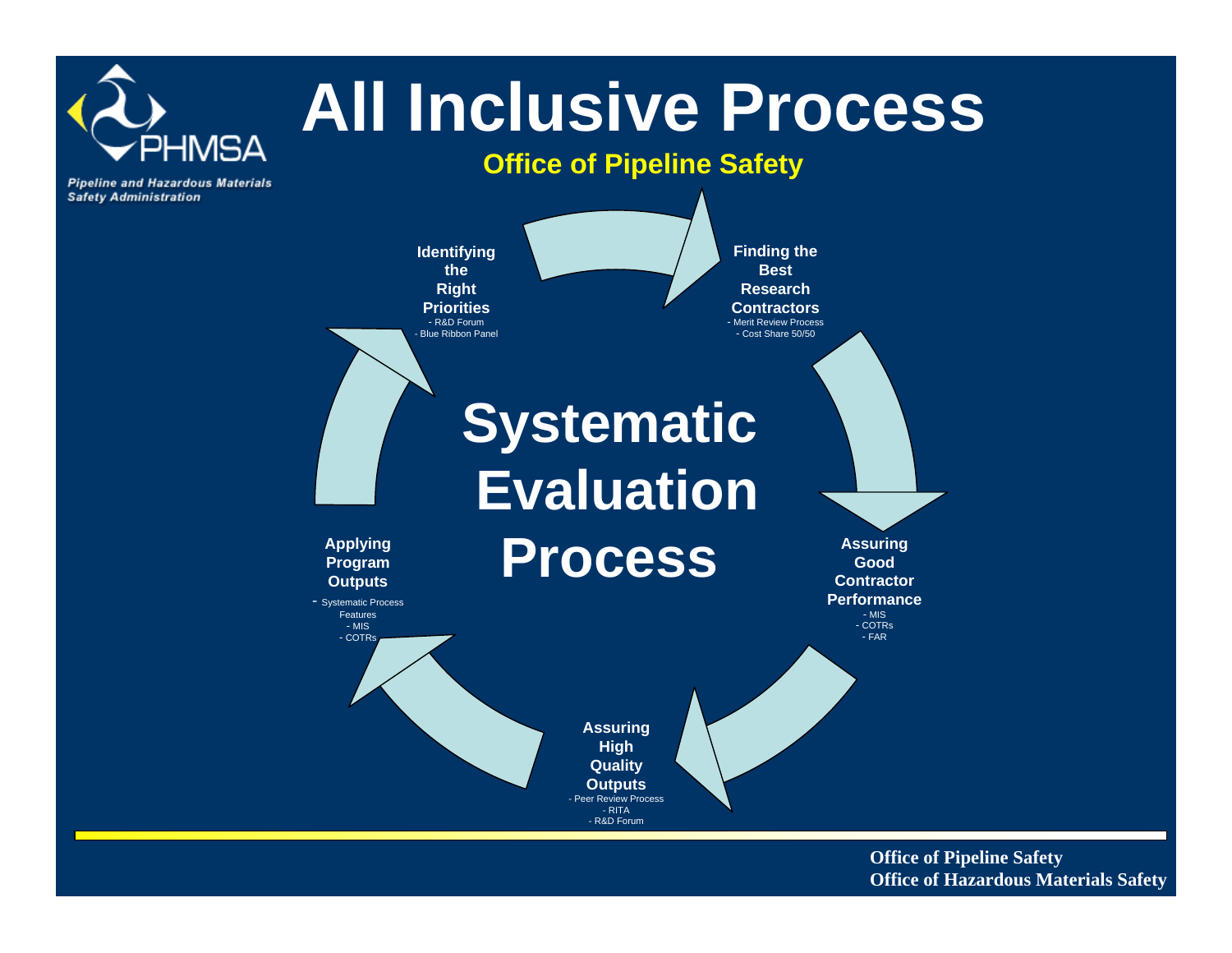

**Pipeline and Hazardous Materials Safety Administration** 

### **The RD&T program has defined goals, priorities.**

|    | <b>Program Elements</b>                                                   | <b>Program Element Goals</b>                                                                                                                                               |
|----|---------------------------------------------------------------------------|----------------------------------------------------------------------------------------------------------------------------------------------------------------------------|
| 1. | Damage Prevention                                                         | Reducing the number of incidents and accidents resulting from excavation damage and<br>outside force                                                                       |
| 2. | Pipeline Assessment & Leak Detection                                      | Identifying and locating critical pipeline defects using inline inspection, direct<br>assessment and leak detection                                                        |
| 3. | Defect Characterization and Mitigation                                    | Improving the capability to characterize the severity of defects in pipeline systems and<br>to mitigate them before they lead to incidents or accidents                    |
| 4. | Improved Design, Construction, &<br>Materials                             | Improving the integrity of pipeline facilities through enhanced materials, and techniques<br>for design and construction                                                   |
| 5. | Systems for Pipeline Mapping and<br><b>Information Management</b>         | Enhancing the ability to prevent and respond to incidents and accidents through<br>management of information related to pipeline location (mapping) and threats definition |
| 6. | <b>Enhanced Operation Controls and Human</b><br><b>Factors Management</b> | Improving the safety of pipeline operations through enhanced controls and human<br>factors management                                                                      |
| 7. | Risk Management & Communications                                          | Reducing the probability of incidents and accidents, and mitigating the consequences of<br>hazards to pipelines                                                            |
| 8. | Safety Issues for Emerging Technologies                                   | Identifying and assessing emerging pipeline system technologies for opportunities to<br>enhancing their safety                                                             |
|    |                                                                           |                                                                                                                                                                            |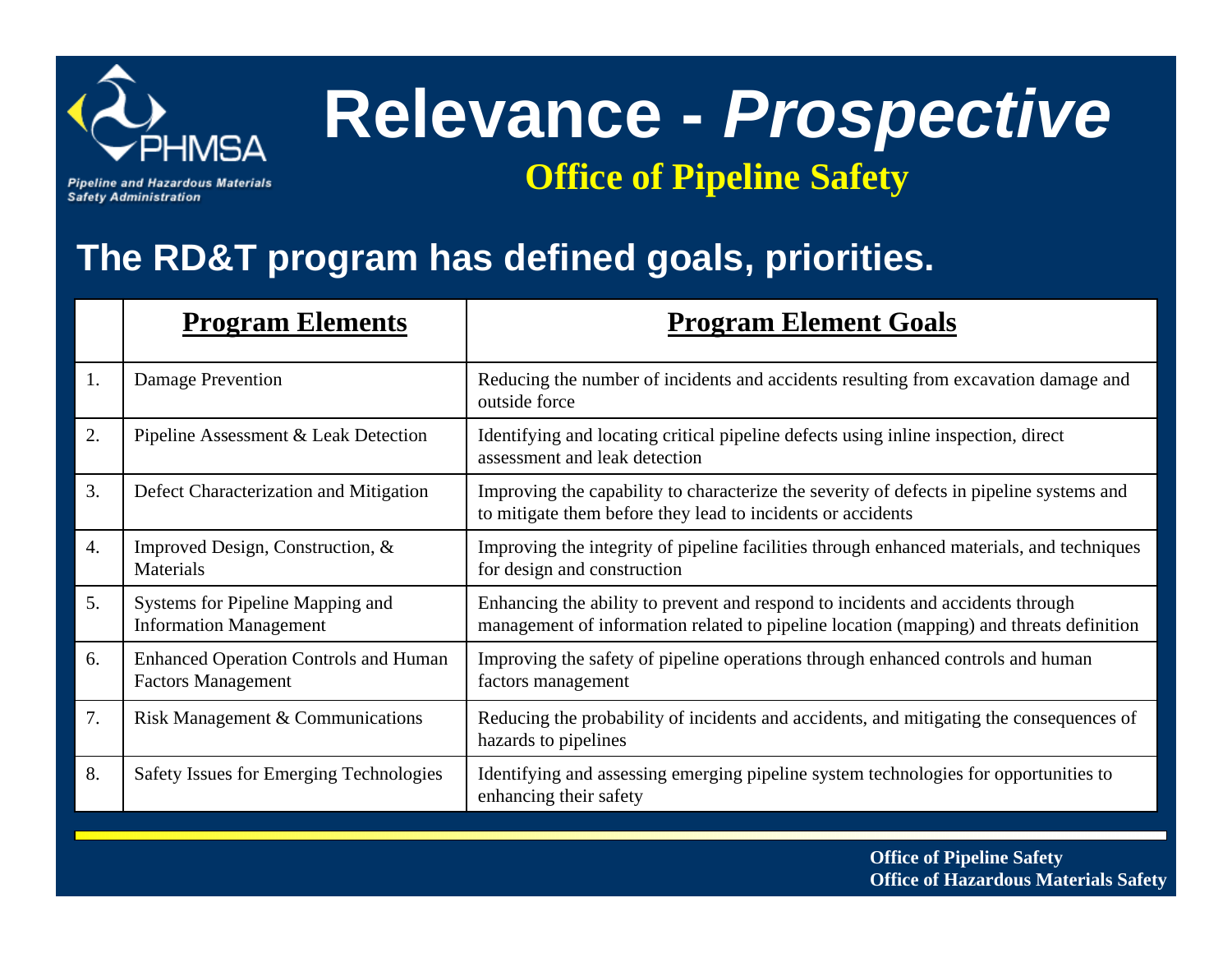

# **Relevance -** *Prospective*

**Pipeline and Hazardous Materials Safety Administration** 

### **Office of Pipeline Safety**

### **The RD&T program has defined goals, priorities.**

| <b>Activities</b>                                                                                  | <b>Outputs</b>                                                                                                                                  | <b>Customers</b><br><b>Reached</b>                                                                                                                     | <b>Short-Term</b><br><b>Outcomes</b>                                                                                  | <b>Long-Term Impacts</b>                                                                                                              |
|----------------------------------------------------------------------------------------------------|-------------------------------------------------------------------------------------------------------------------------------------------------|--------------------------------------------------------------------------------------------------------------------------------------------------------|-----------------------------------------------------------------------------------------------------------------------|---------------------------------------------------------------------------------------------------------------------------------------|
| In order to<br>accomplish our<br>intended results, we<br>will conduct the<br>following activities: | We expect that<br>once completed or<br>underway these<br>activities will<br>produce the<br>following results:                                   | We expect that if<br>completed or<br>ongoing these<br>activities will reach<br>or affect the<br>following customers:                                   | We expect that if<br>completed or ongoing<br>these activities will<br>lead to the following<br>outcomes in 1-5 years: | We expect that the<br>outcomes will lead to<br>the following changes<br>or impacts in 3-10<br>years:                                  |
| 1. Damage Prevention                                                                               | New methods for<br>pipe locating,<br>damage prevention,<br>and corrosion<br>protection;<br>technology for<br>detecting pipeline<br>encroachment | Transmission &<br>distribution<br>companies, pipe<br>vendors, sensor<br>companies; corrosion<br>protection companies,<br>pipeline safety<br>regulators | Proof-of-Concept for<br>new damage prevention<br>and corrosion<br>prevention technologies                             | Reduction in the<br>number of incidents<br>resulting from<br>unauthorized contact<br>with pipelines, natural<br>forces, and corrosion |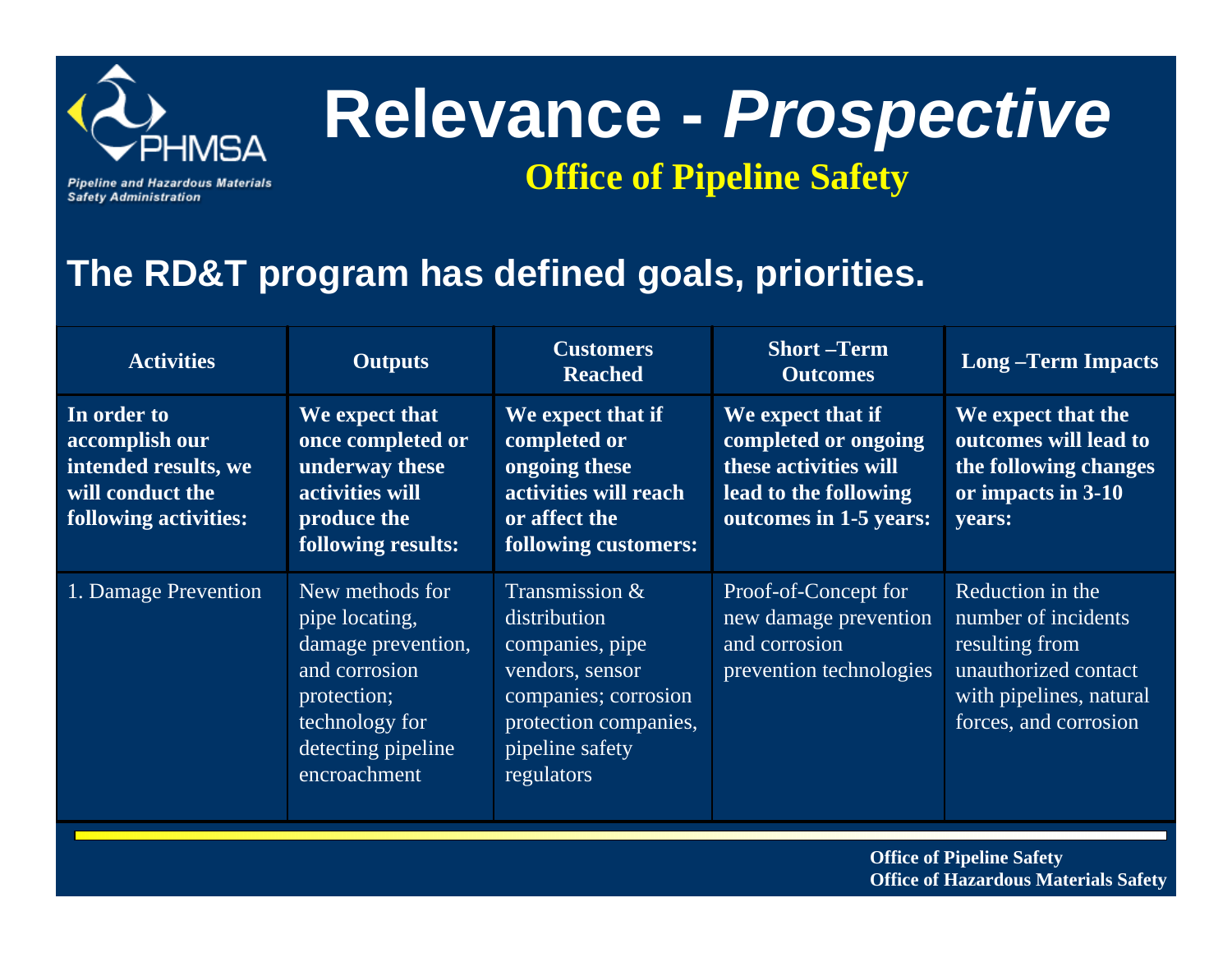

**Pipeline and Hazardous Materials Safety Administration** 

### **The RD&T program has identified the required resources and outputs.**

- $\bullet$ OPS Blue Ribbon Panel
- $\bullet$ Pipeline Safety Improvement Act of 2002 Interagency Coordination Group
- $\bullet$ Government/Industry Pipeline R&D Forum
- $\bullet$ OPS RD&T Program Logic Model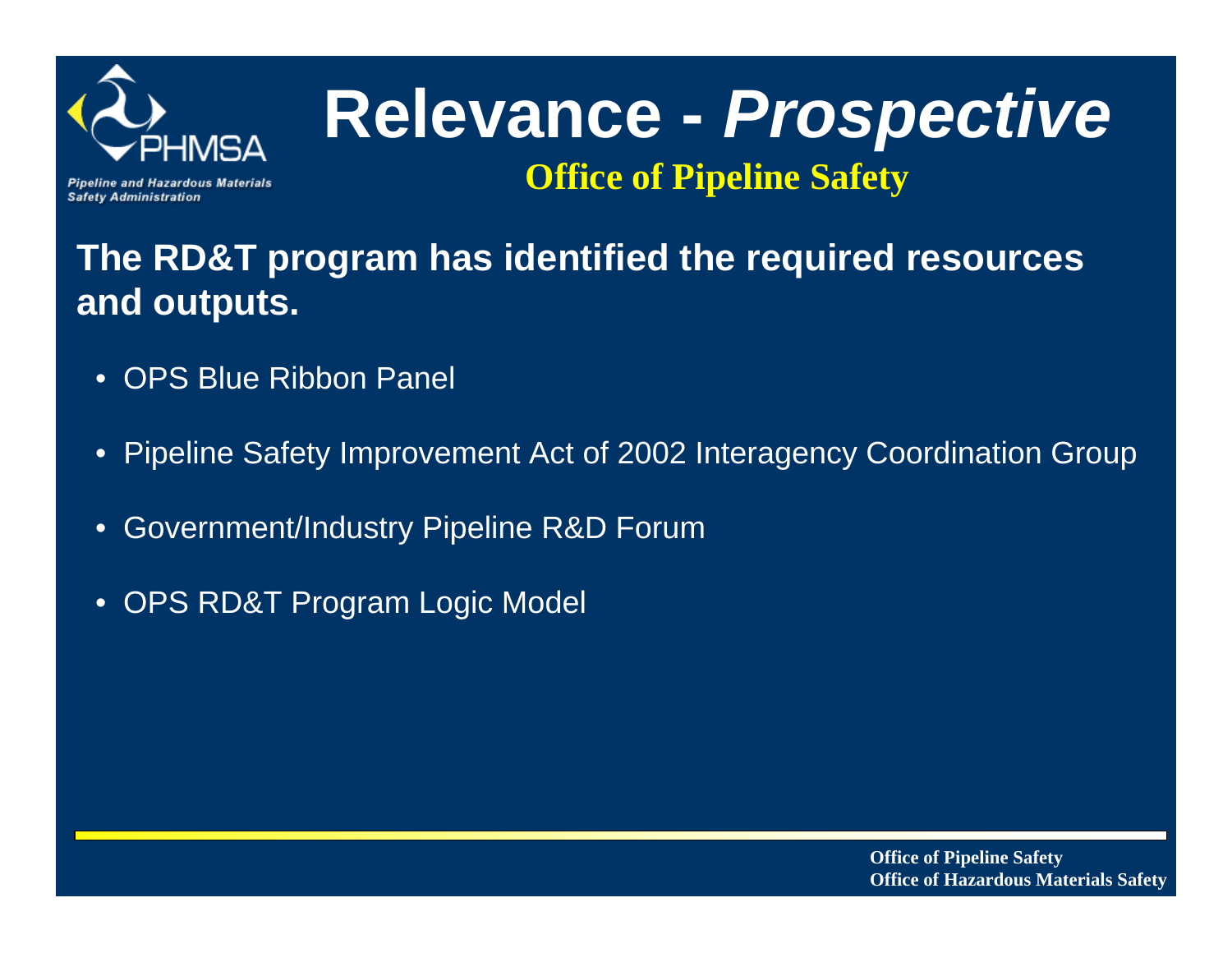

**Pipeline and Hazardous Materials Safety Administration** 

### **The RD&T program has aligned with DOT strategic goals.**

- OPS RD&T Program Strategic Plan
- Draft OPS RD&T Program Performance Plan
- OPS RD&T Logic Model
- OPS categorizes awarded research for PHMSA and DOT strategic goals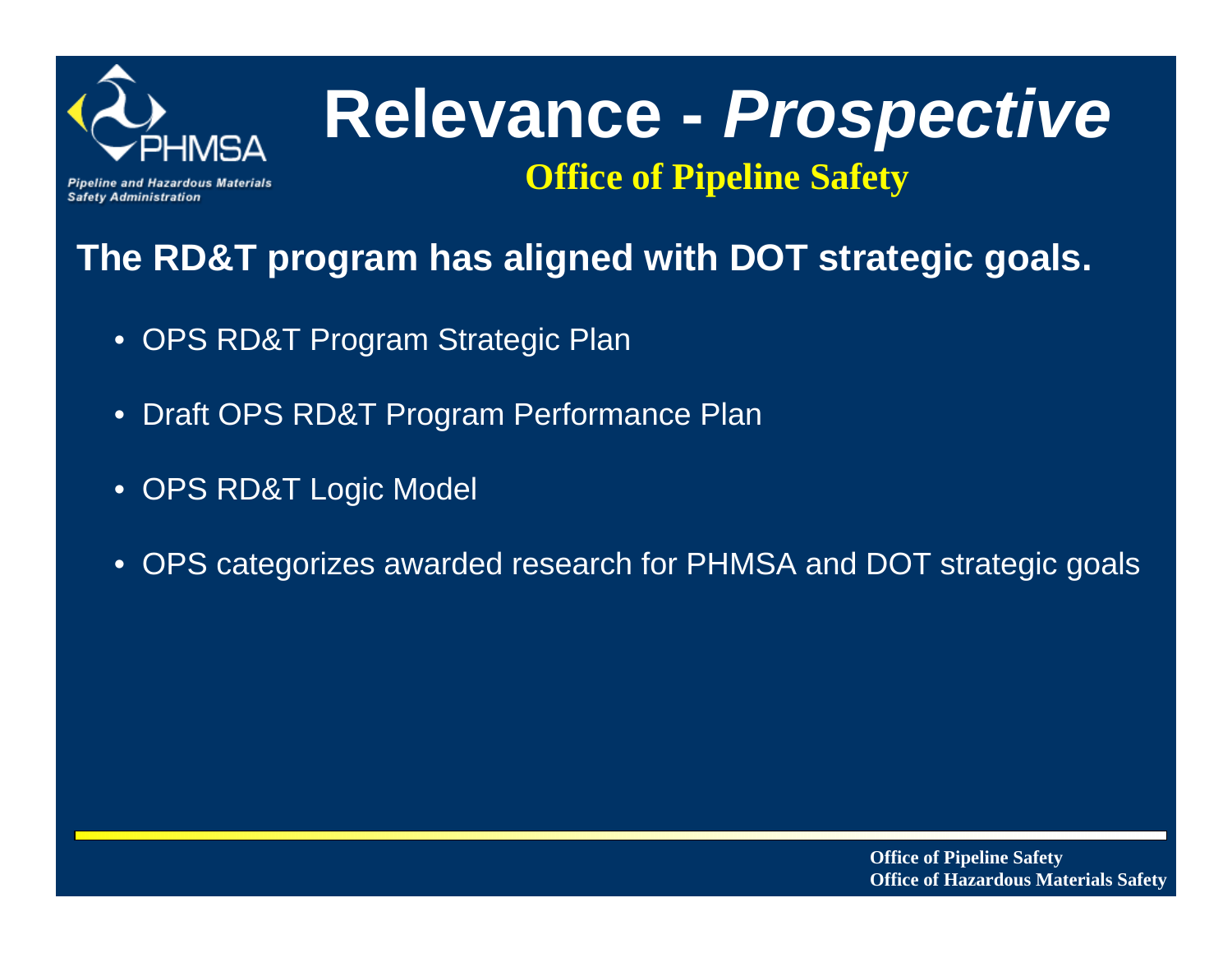

**Pipeline and Hazardous Materials Safety Administration** 

### **The RD&T program has aligned with DOT strategic goals.**

| <b>DOT Strategic Goal</b>        | Projects since 2002 |
|----------------------------------|---------------------|
| <b>Safety</b>                    | 58 Projects or 96%  |
| <b>Mobility</b>                  |                     |
| <b>Global Connectivity</b>       | $\mathbf 0$         |
| <b>Environmental Stewardship</b> | 4 Projects or 4%    |
| <b>Security</b>                  |                     |
| <b>Organizational Excellence</b> |                     |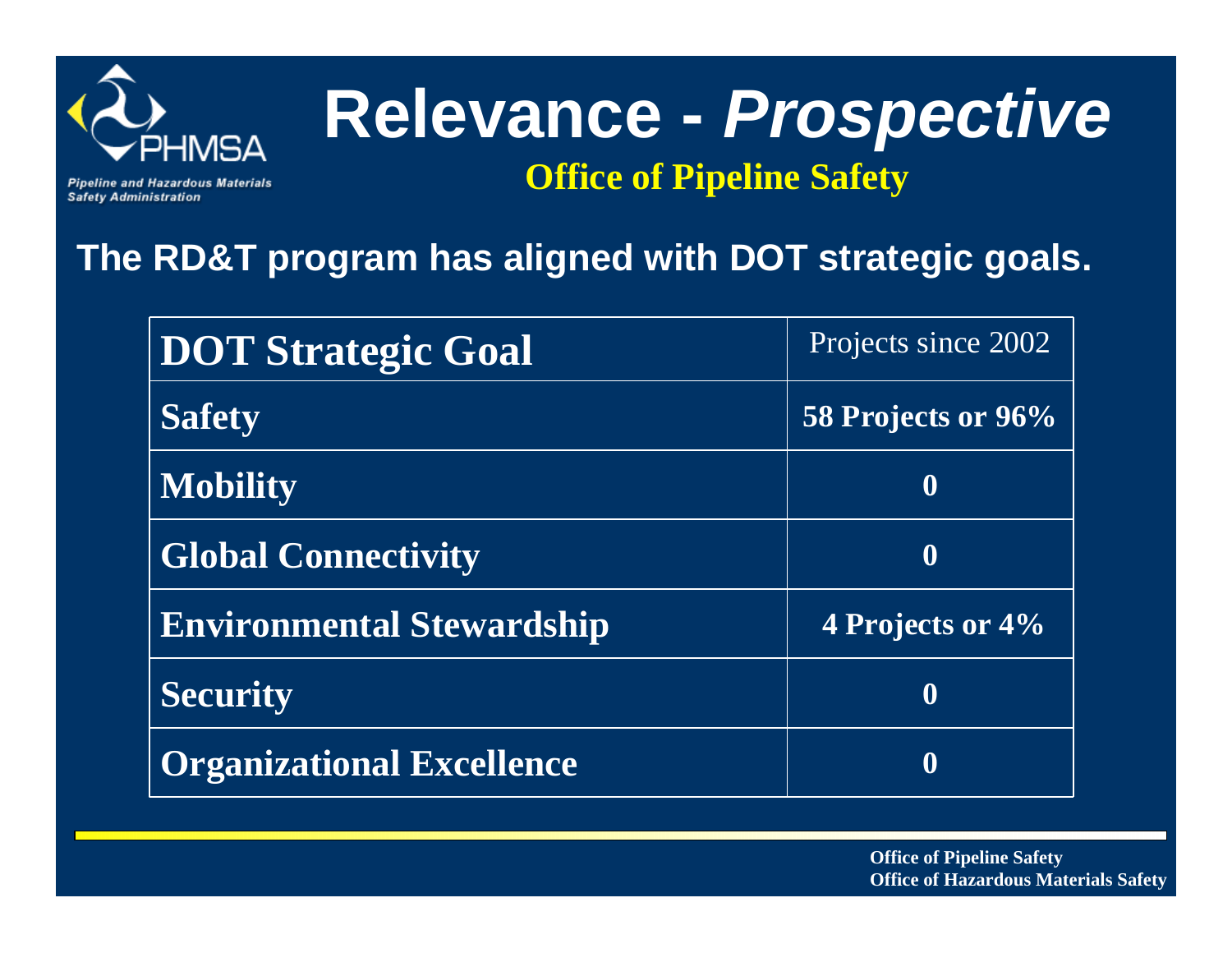

**Pipeline and Hazardous Materials Safety Administration** 

### **The RD&T program has documented the potential benefits.**

- $\bullet$ OPS RD&T Logic Model
- $\bullet$ OPS RD&T Strategic Plan & Draft Program Performance Plan
- $\bullet$  Interagency Five-Year R&D Program Plan For Pipeline Safety and Integrity – Submitted to Congress for 12/17/2003 and update report annually after
- $\bullet$ Government/Industry Pipeline R&D Forum
- $\bullet$ Annual RD&T Program Performance Report (January 2006)
- •OPS RD&T Program Website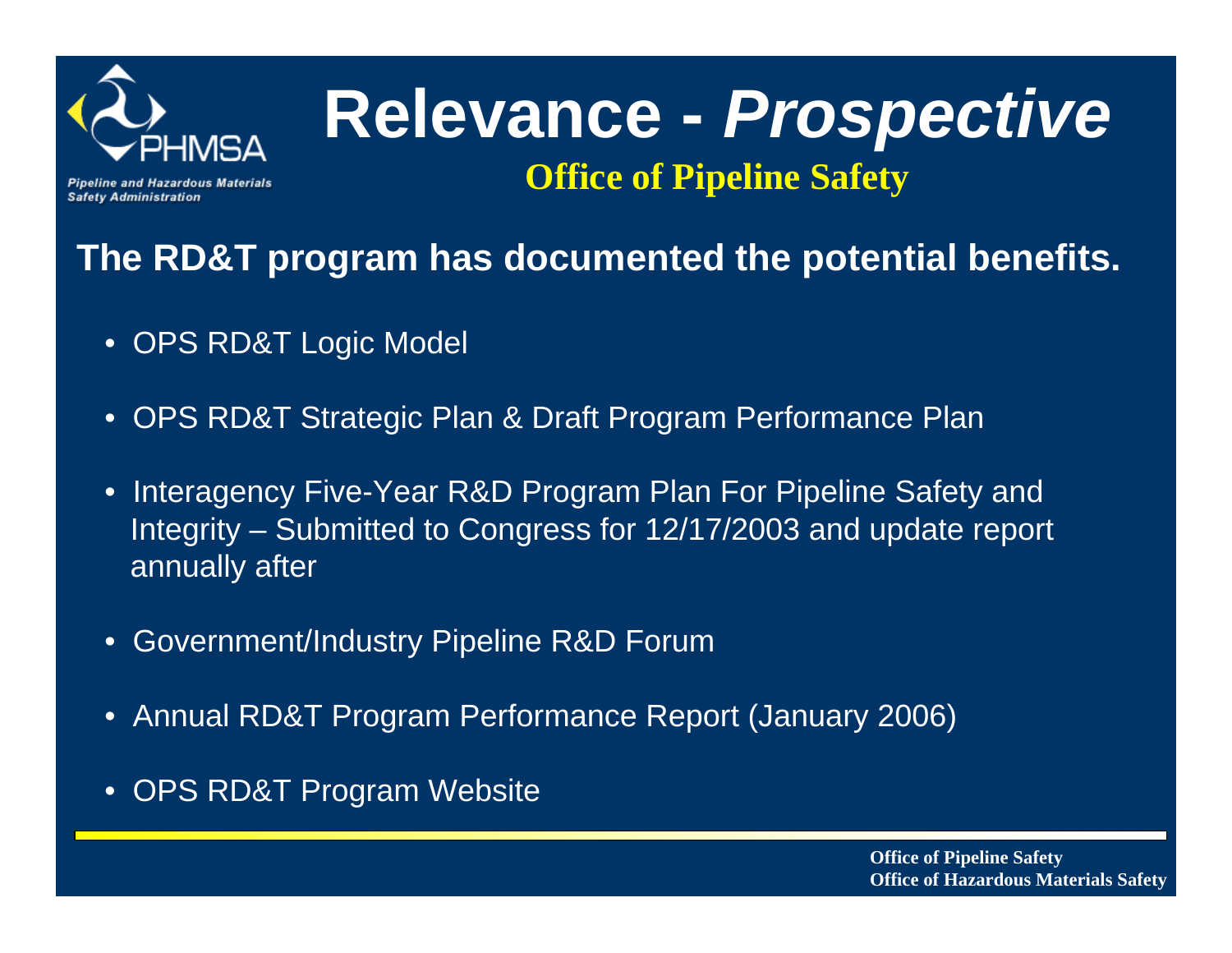

**Pipeline and Hazardous Materials Safety Administration** 

### **The RD&T program has a process for obtaining stakeholder input.**

- $\bullet$ OPS Blue Ribbon Panel
- $\bullet$ Pipeline Safety Improvement Act of 2002 Interagency Coordination Group
- $\bullet$ Government/Industry Pipeline R&D Forum
- •Pipeline Safety Advisory Committee
- $\bullet$ Research & Innovative Technology Administration
- $\bullet$ OPS RD&T Program Website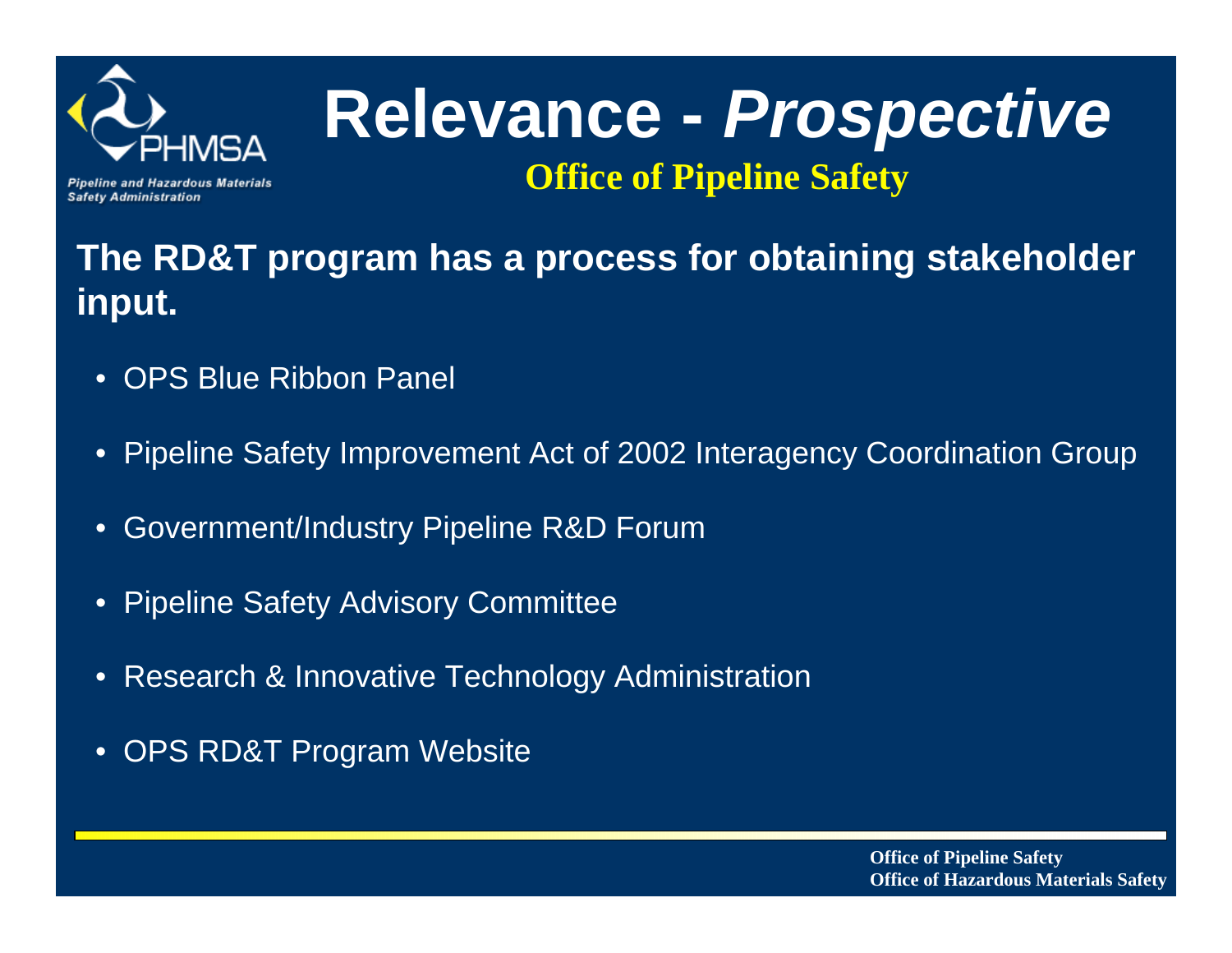

**Pipeline and Hazardous Materials Safety Administration** 

### **The RD&T program has regularly scheduled independent evaluations.**

- Research & Innovative Technology Administration Annual Program Review
- $\bullet$ OPS Blue Ribbon Panel – Periodic Review
- • Pipeline Safety Improvement Act of 2002 Interagency Coordination Group –Quarterly coordination meetings
- $\bullet$ Pipeline Safety Advisory Committee – Annual meeting but periodic review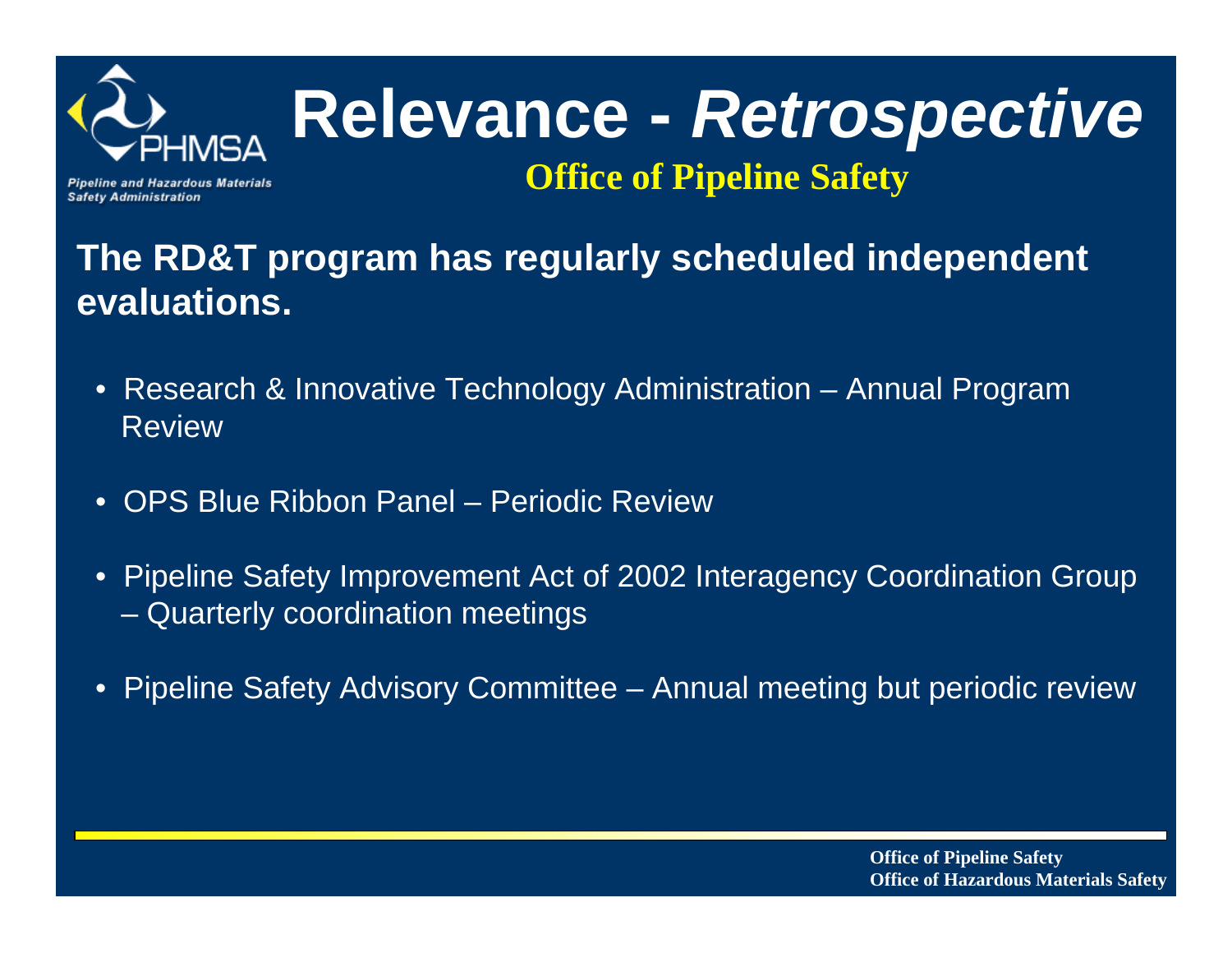

# **Relevance -** *Retrospective*

**Office of Pipeline Safety**

#### **Pipeline and Hazardous Materials Safety Administration**

### **The RD&T program has a process for addressing findings and recommendations.**

- • Feedback and Report Back
	- Blue Ribbon Panel
	- R&D Forum
	- RD&T Program Website
	- Peer Review Panel report with PHMSA rebuttal
	- Annual Performance Report (January 2006)
- $\bullet$ Pipeline Safety Improvement Act of 2002 Interagency Coordination Group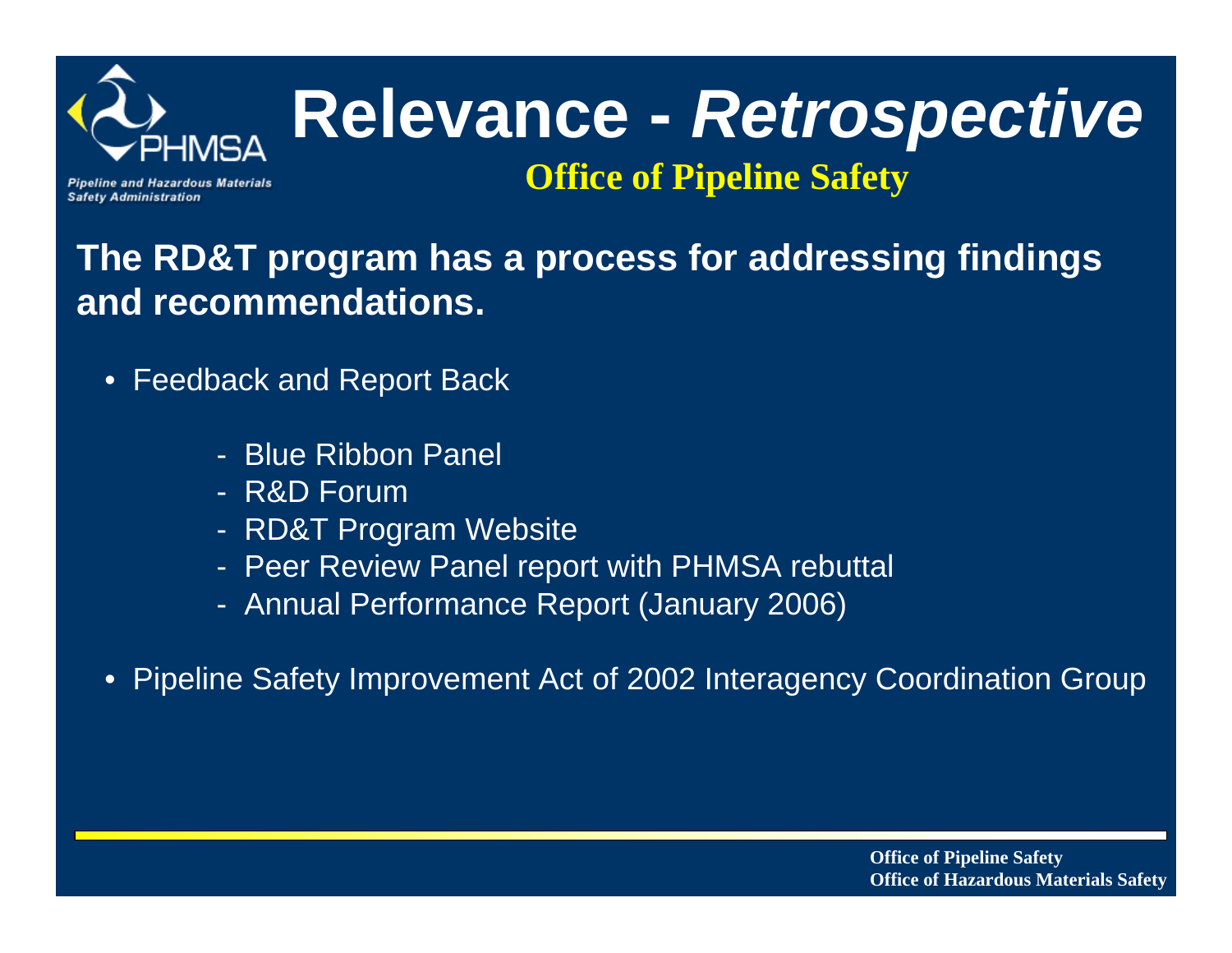

**Pipeline and Hazardous Materials Safety Administration** 

## **Quality -** *Prospective* **Office of Pipeline Safety**

**The RD&T program has a competitive, merit based process for awarding funds or some other clearly stated defensible method for allocating funding.**

#### Funds Allocation Process

- 1. Issue Broad Agency Announcement or other research solicitation in FedBizOps
- 2. Use Merit Review Panel (7-10 persons from industry, state/federal gov.) to review and rank white papers and proposals
- 3. Submissions ranked with 7 focused review criteria
- 4. Merit review panel provides report of recommended proposals for award in priority ranking order
- 5. Requirement of 50/50 cost sharing with industry partner before award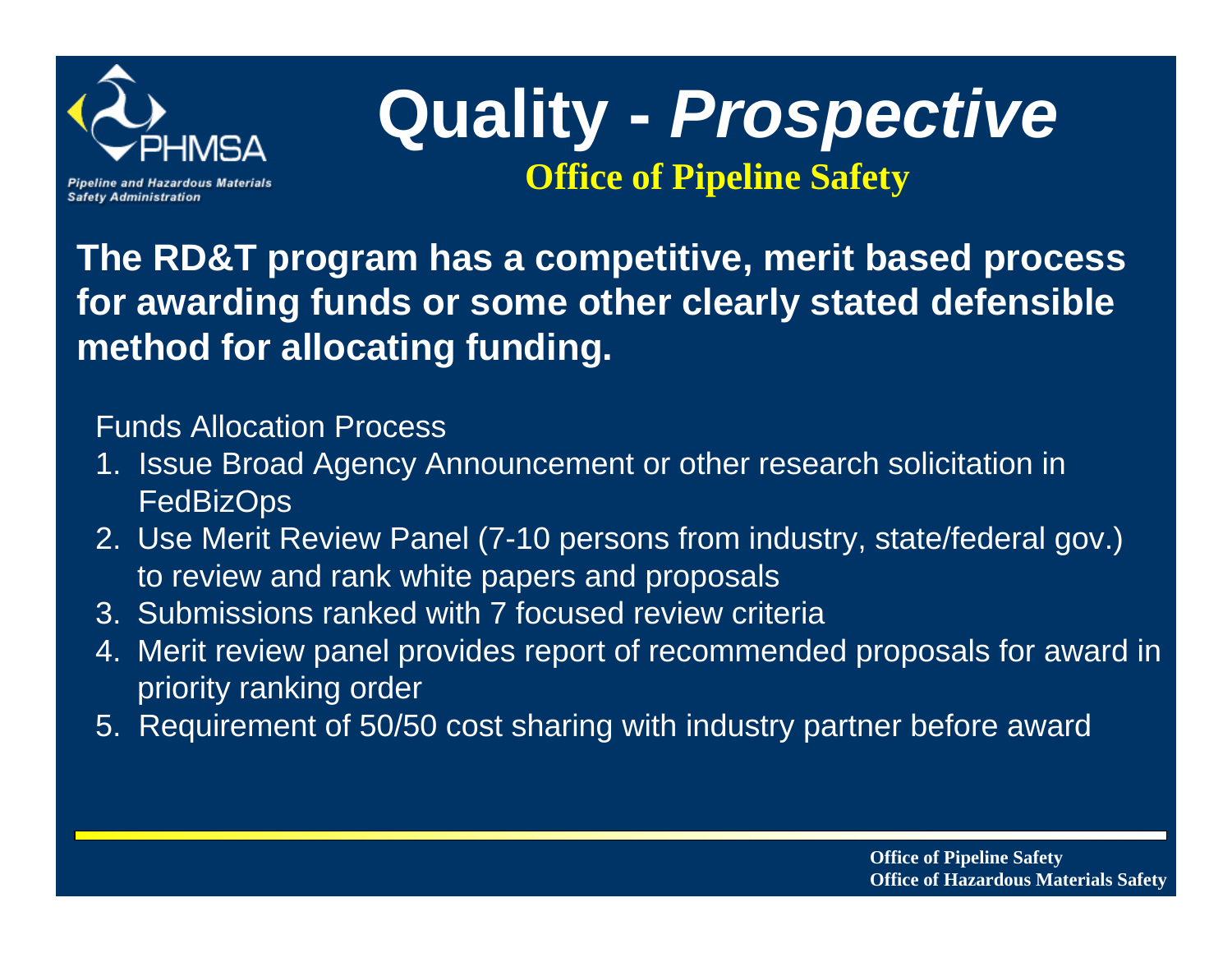

## **Quality -** *Retrospective* **Office of Pipeline Safety**

**Pipeline and Hazardous Materials Safety Administration** 

### **The RD&T program has regularly scheduled independent assessments to guide future funding decisions.**

- Panel Peer Review of projects Annual Review
- $\bullet$ OPS Blue Ribbon Panel – Periodic Review
- $\bullet$ Government/Industry Pipeline R&D Forum – Periodic Review
- $\bullet$  Pipeline Safety Improvement Act of 2002 Interagency Coordination Group Quarterly coordination meetings
- $\bullet$ Pipeline Safety Advisory Committee – Annual meeting but periodic review
- $\bullet$ Research & Innovative Technology Administration – Annual Program Review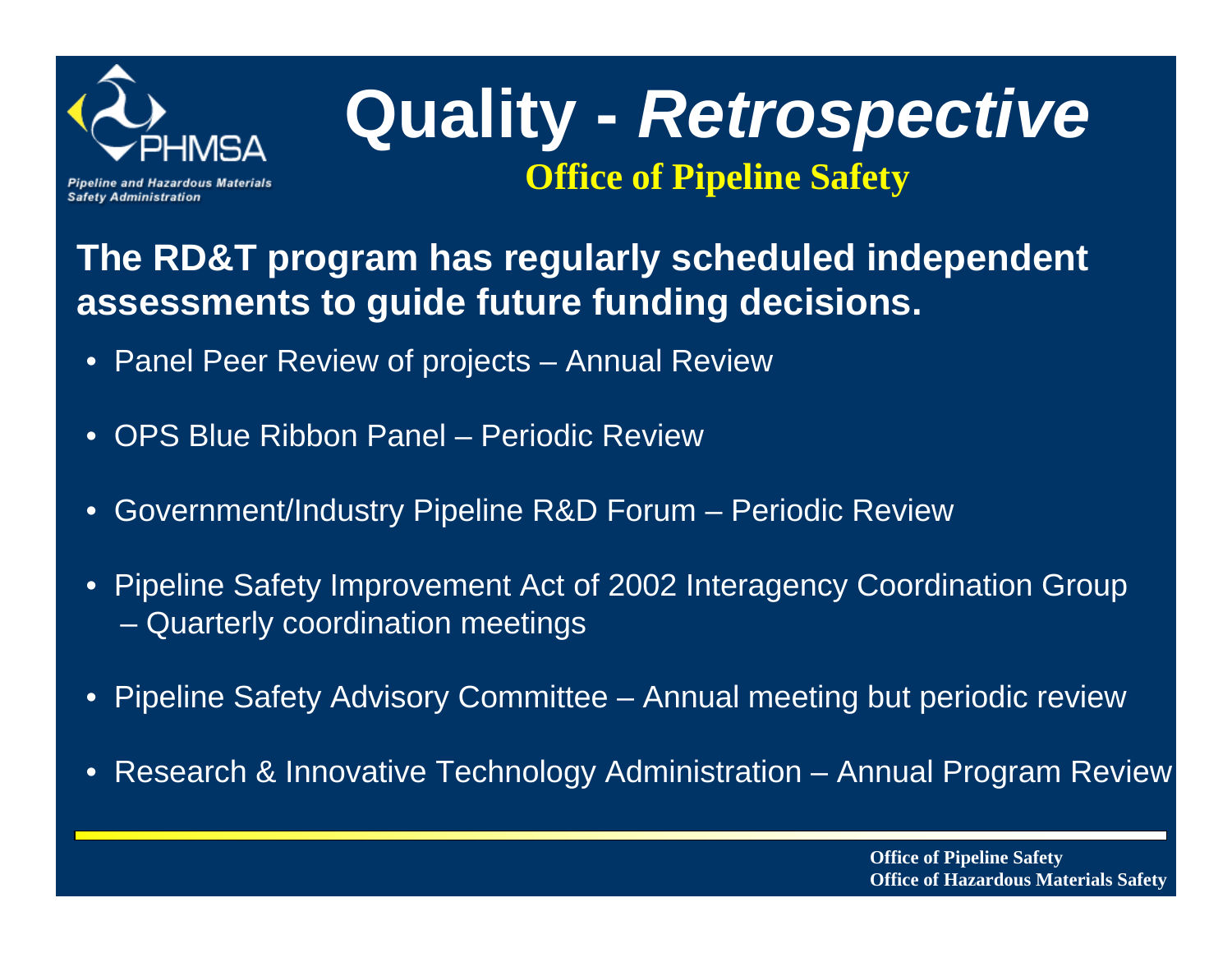

## **Performance -** *Prospective* **Office of Pipeline Safety**

**Pipeline and Hazardous Materials Safety Administration** 

**The RD&T program has defined long-term outcome measures.**

- OPS RD&T Logic Model
- Hierarchy of RD&T Program Measures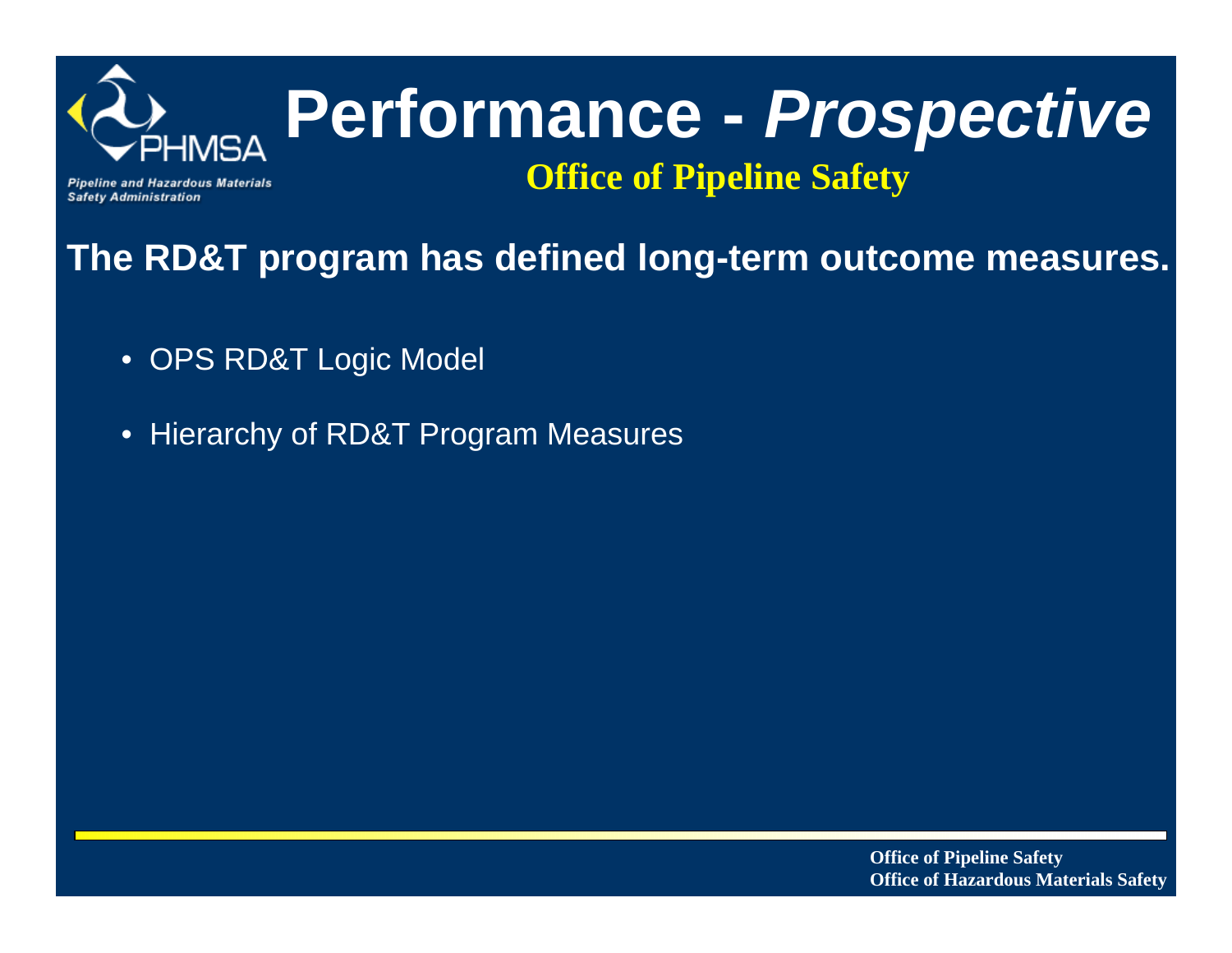| <b>OPS</b><br><b>Mission</b>                                   | To ensure the safe, reliable $\&$ environmentally sound operation of the<br>nation's pipeline transportation system.                                                                              |                                               |                                                                                   |                                                    |                                                             |            |
|----------------------------------------------------------------|---------------------------------------------------------------------------------------------------------------------------------------------------------------------------------------------------|-----------------------------------------------|-----------------------------------------------------------------------------------|----------------------------------------------------|-------------------------------------------------------------|------------|
| <b>Research</b><br><b>Program Goals</b>                        | "To drive improvements in"<br>• Pipeline Damage Prevention and Leak Detection<br>• Pipeline Operations, Controls, and Monitoring<br>• Material Performance and Other Pipeline Safety Improvements |                                               |                                                                                   |                                                    |                                                             |            |
| <b>Research</b><br><b>Program</b><br><b>Objectives</b>         | <b>Fostering Development</b><br>of New Technologies                                                                                                                                               |                                               | <b>Strengthening Regulatory</b><br>Requirements and<br><b>Consensus Standards</b> |                                                    | Promoting Knowledge for<br><b>Decision Makers</b>           |            |
| <b>Desired Impact</b><br><b>Performance</b><br><b>Measures</b> | Number of<br>projects<br>contributing to<br>objectives                                                                                                                                            | 21                                            | Number of projects<br>contributing to<br>objectives                               | 28                                                 | Number of projects<br>contributing to<br>objectives         | 49         |
|                                                                | Number of<br>projects that have<br>demonstrated new<br>technologies                                                                                                                               | 6                                             | Number of projects<br>contributing to new<br>or revised industry<br>standards     | 26                                                 | Number of final<br>reports publicly<br>available            | 12         |
|                                                                | Number of<br>projects filing for<br><b>U.S. Patents</b>                                                                                                                                           | 8                                             | Number of projects<br>contributing to new<br>or revised OPS<br>regulations        | 15                                                 | Number of<br>conference papers<br>presented                 | <b>TBD</b> |
| <b>Process Features</b>                                        | Categorizing projects for<br>mission relevance                                                                                                                                                    |                                               | Categorizing projects for mission<br>relevance                                    |                                                    | Categorizing projects for mission<br>relevance              |            |
|                                                                | Technology transfer process                                                                                                                                                                       |                                               | Consensus standard integration<br>process                                         |                                                    | Peer review process for qualifying<br>output quality        |            |
| Peer review process for<br>qualifying output quality           |                                                                                                                                                                                                   | OPS regulatory program<br>integration process |                                                                                   | Monitoring projects for<br>contractual performance |                                                             |            |
|                                                                | Monitoring projects for<br>contractual performance                                                                                                                                                |                                               | Peer review process for qualifying<br>output quality                              |                                                    | Contractual requirement for<br>submitting conference papers |            |
|                                                                | Contractual requirement for<br>notifying OPS of U.S. patents                                                                                                                                      |                                               | Monitoring projects for<br>contractual performance                                |                                                    |                                                             |            |

#### **Fast Facts:**

1. First project award on October 1, 2002

2. Total awards from four Broad Agency Announcements (BAAs): 49 projects

3. Current number of projects completed: 12 projects

4. Total funding distribution for 49 projects: \$12,620,021(OPS) \$15,412,638 (Industry co-Funding)

5. OPS funded 2 R&D projects outside the four BAAs which also applied for U.S. Patents.

6. Contributing to new or revised standards or regulations is determined when research applicants submit their proposals. Each applicant must answer what their project deliverable will influence and OPS tracks this information once a project is awarded.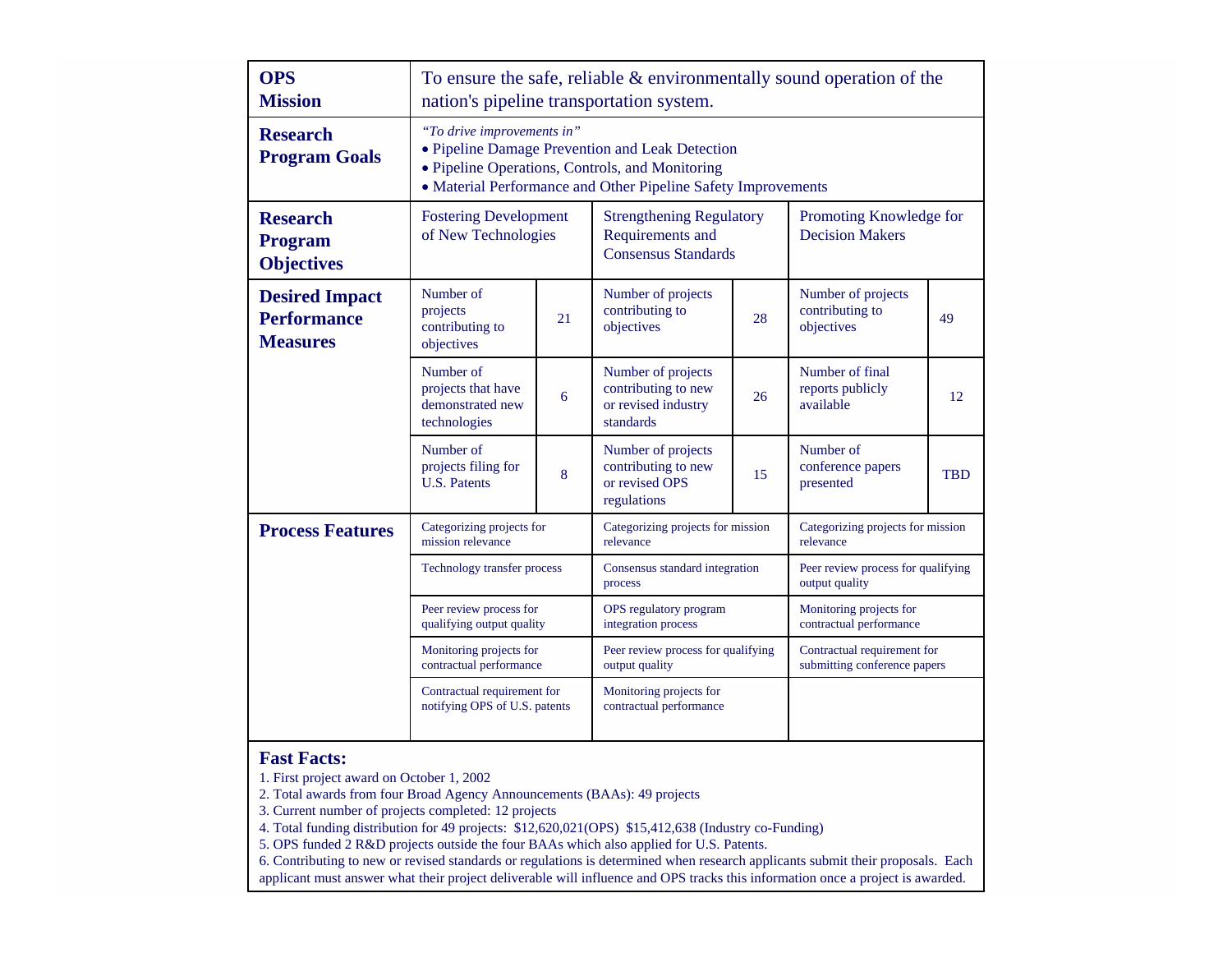

## **Performance -** *Prospective* **Office of Pipeline Safety**

**Pipeline and Hazardous Materials Safety Administration** 

**The RD&T program has annual targets linked to long-term goals.**

The OPS RD&T Program does not have annual targets linked to long-term goals for the following reasons:

- 1. There are different phases of research
- 2. Projects have different designed outcomes
- 3. RD&T Program needs further guidance to refine use of case studies

Practicality and realistic data requirements was considered during the design of the RD&T Program Hierarchy of Goals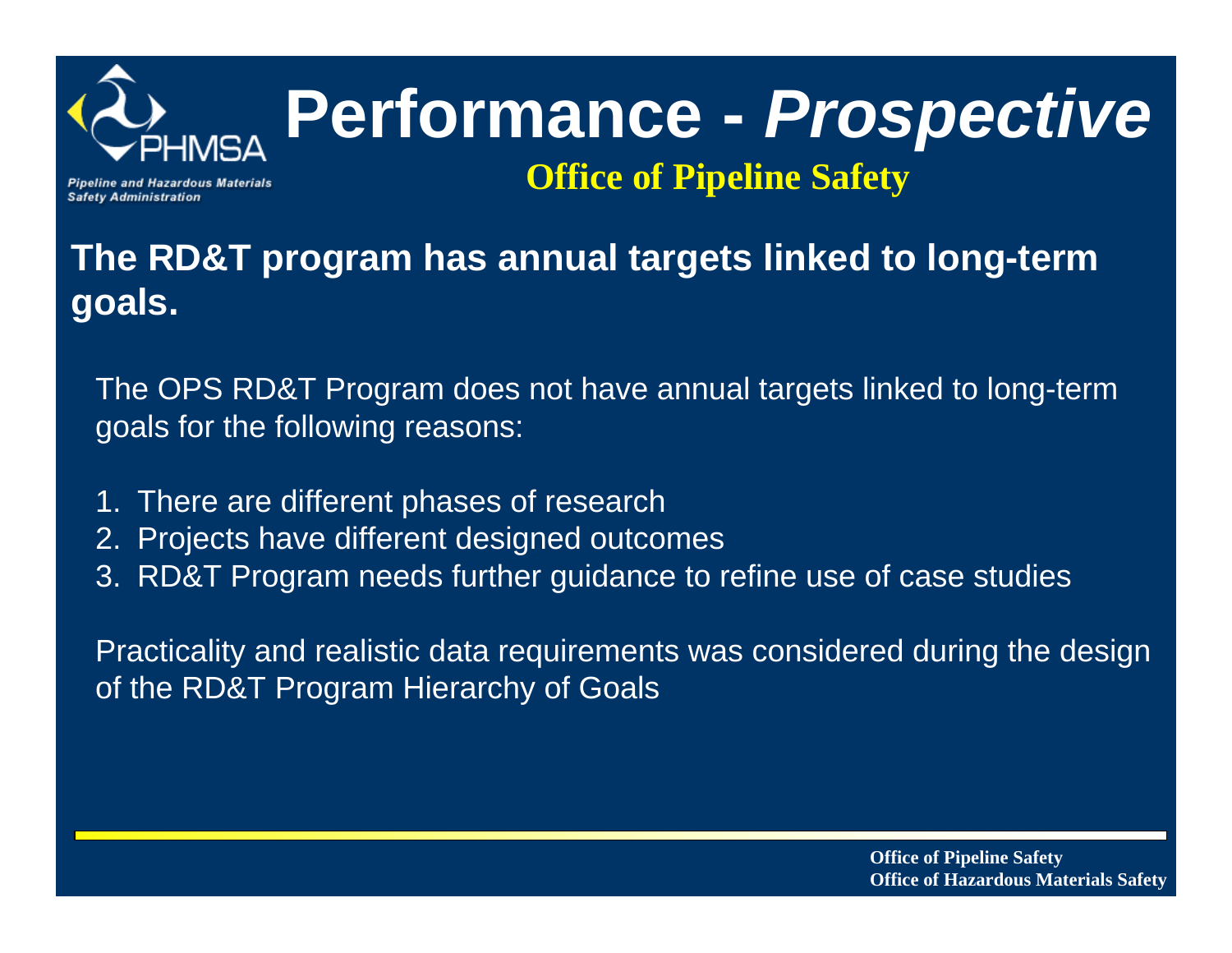

# **Performance -** *Prospective*

**Pipeline and Hazardous Materials Safety Administration** 

**Office of Pipeline Safety**

**The RD&T program has planned deliverables, schedules and estimated budgets.**

**Other Transaction Agreements**

Main Agreement Attachment 1 - Project Team Activities Attachment 2 - Project Team Deliverables Attachment 3 - Technical and Deliverable Milestone Schedule

A *Management Information System (MIS)* was developed and deployed to provides the necessary oversight so specific contractual milestones and accounting are systematically followed as prescribed in the award documents.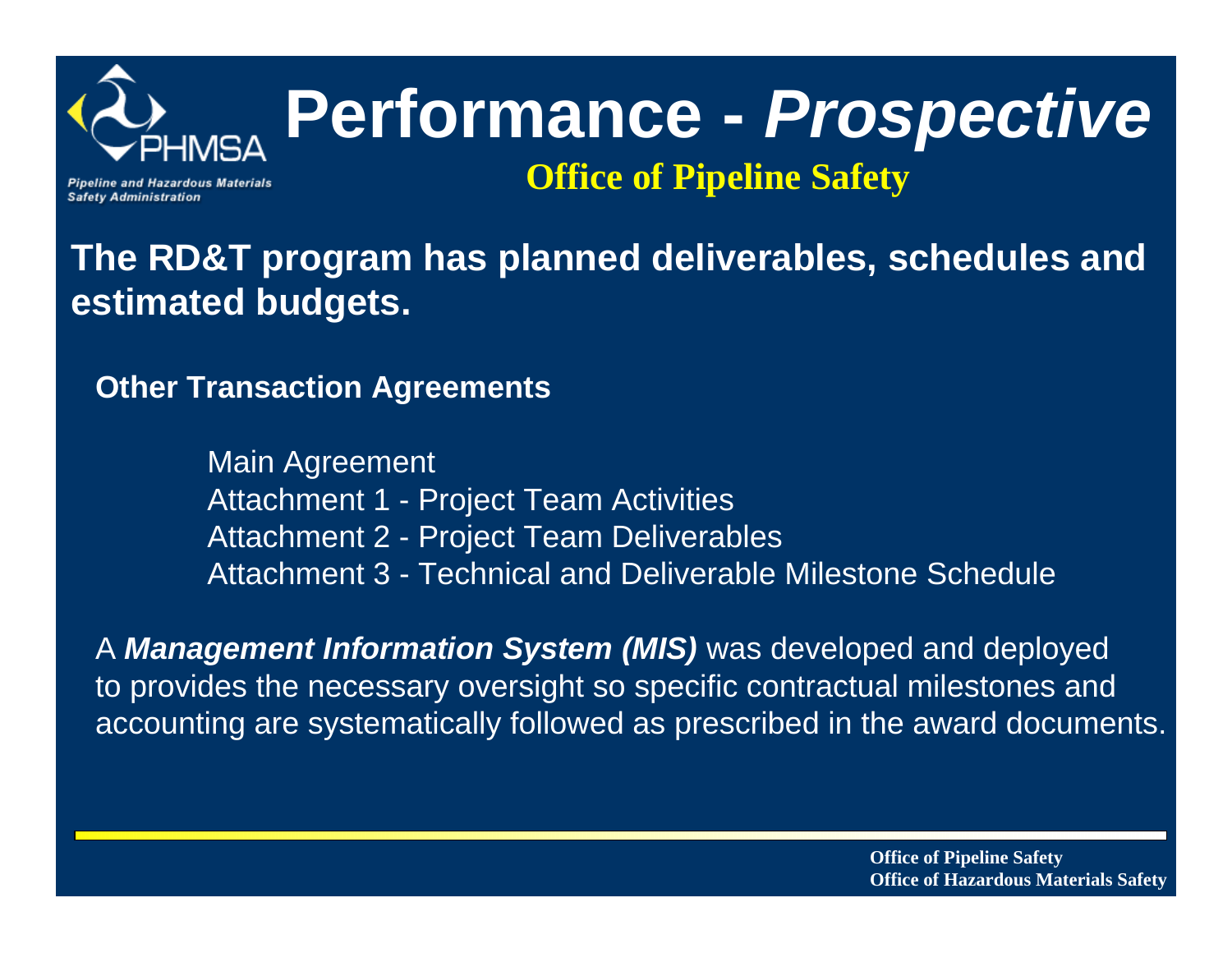

## **Performance -** *Retrospective*

### **Office of Pipeline Safety**

**Pipeline and Hazardous Materials Safety Administration** 

### **The RD&T program has annual documentation of performance.**

- Annual RD&T Program Performance Report (January 2006)
- $\bullet$  Interagency Five-Year R&D Program Plan For Pipeline Safety and Integrity – Submitted to Congress for 12/17/2003 and update report annually after
- •Draft OPS RD&T Program Performance Plan – Periodic update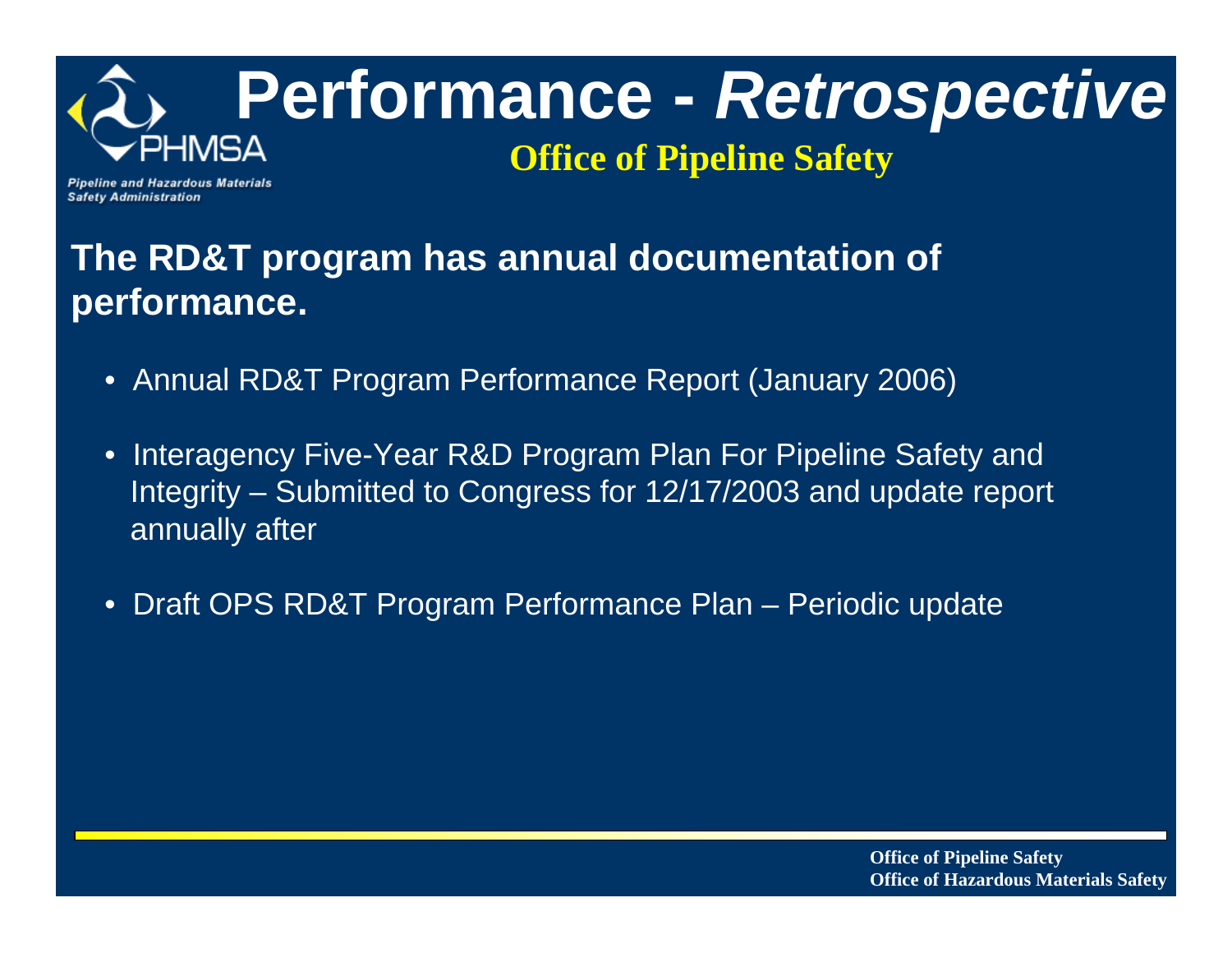

**Pipeline and Hazardous Materials Safety Administration** 

### **The RD&T program has assessments of customer satisfaction.**

- RD&T Program Webpage
- Feedback and Report Back
	- Blue Ribbon Panel
	- R&D Forum
	- Peer Review Panel report with PHMSA rebuttal
	- Annual RD&T Program Performance Report (January 2006)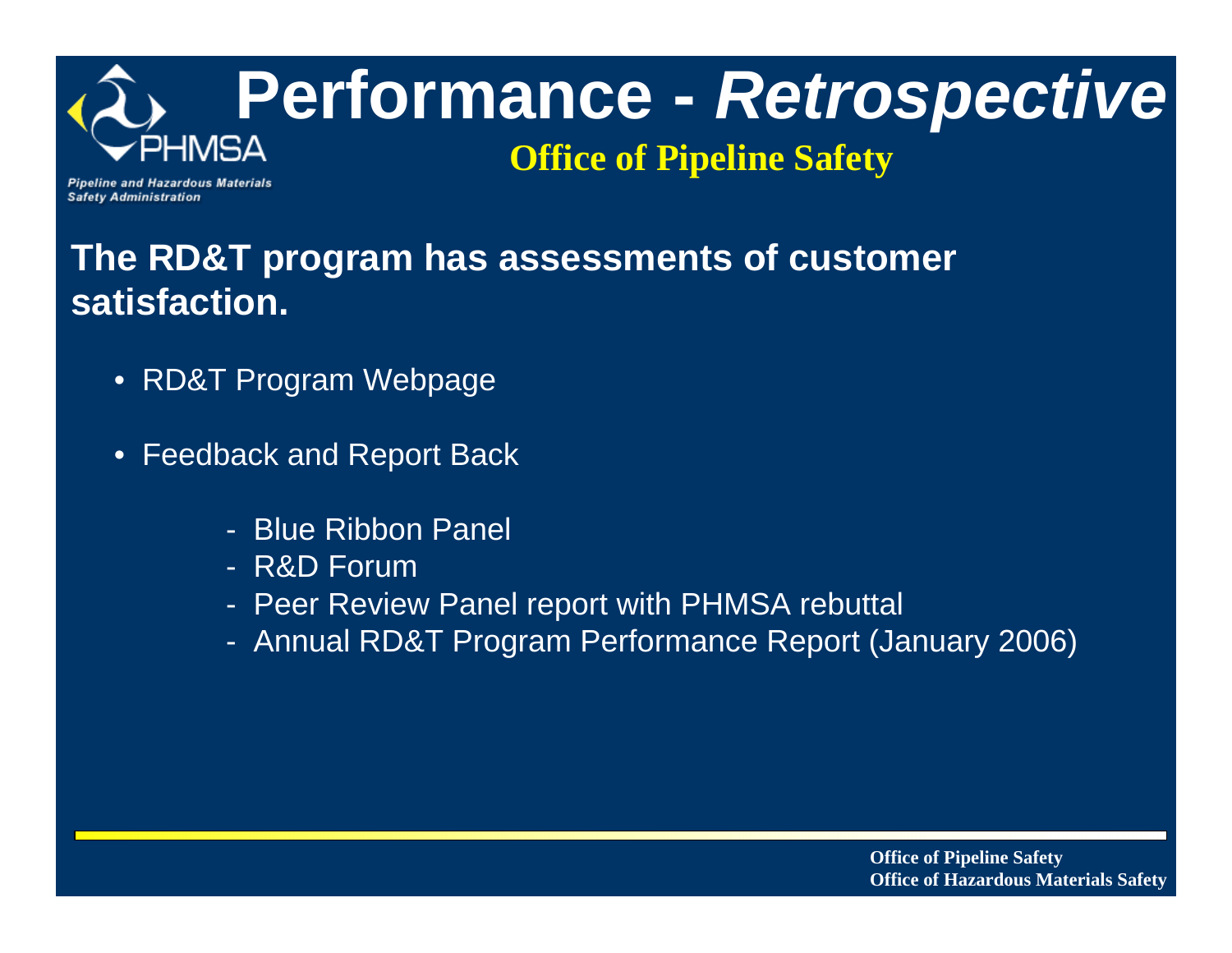

### **Leveraging Research Accomplishments, Ideas For Improvement And Cross-Modal Research Office of Pipeline Safety**

**Pipeline and Hazardous Materials Safety Administration** 

### **Describe one or two recent RD&T accomplishments that may benefit other OAs.**

Digital Mapping of Buried Pipelines with a Dual Array System (DTRS56-02-T-0005) *Witten Technologies Inc.*

• This technology could assist any OA with interest of mapping subsurface obstructions accurately to depths of 8-10 feet.

#### **Right Priority**

R&D Forum identifiedconsensus priority to develop subsurface Mapping for damage prevention of pipelines.

#### **Best Contractor**

The Merit Review Panel recommendedWitten for award. ConEdison supported the award with cost-share.

#### **Good Performance**

The MIS documents Milestone submission and the COTR reinforces the contract goals.

#### **Applying Results**

Witten demonstrated the technology, and applied for Patent after a dissemination Meeting with many end users.

#### **Quality Outputs**

Witten's work was Peer Reviewed at R&D Forums and other events and will receive formal review in January 2006.

**Office of Pipeline Safety Office of Hazardous Materials Safety**

#### **Marketplace**

Witten has commercialized tooland is using in NY & FL with success.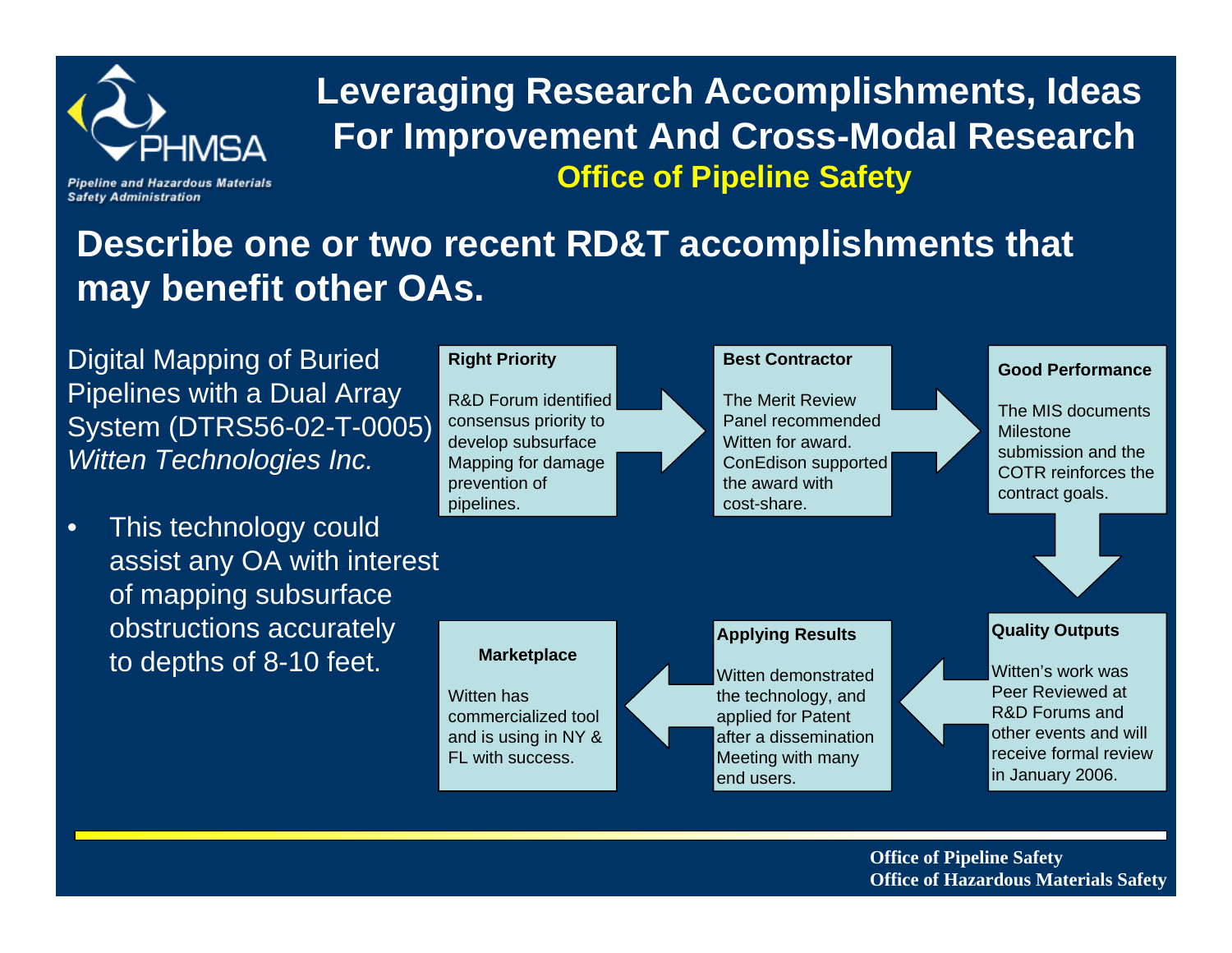

**Safety Administration** 

**Leveraging Research Accomplishments, Ideas For Improvement And Cross-Modal Research Office of Pipeline Safety**

**Where would you like input, discussion or brainstorming from the participants of the review.**

**Measuring Program Performance – How do you do it?**

**Research case studies?**

How do you factor and plan for them? How much do they cost? Do you conduct them on all projects? How do regulators do this?...Paperwork Reductions Act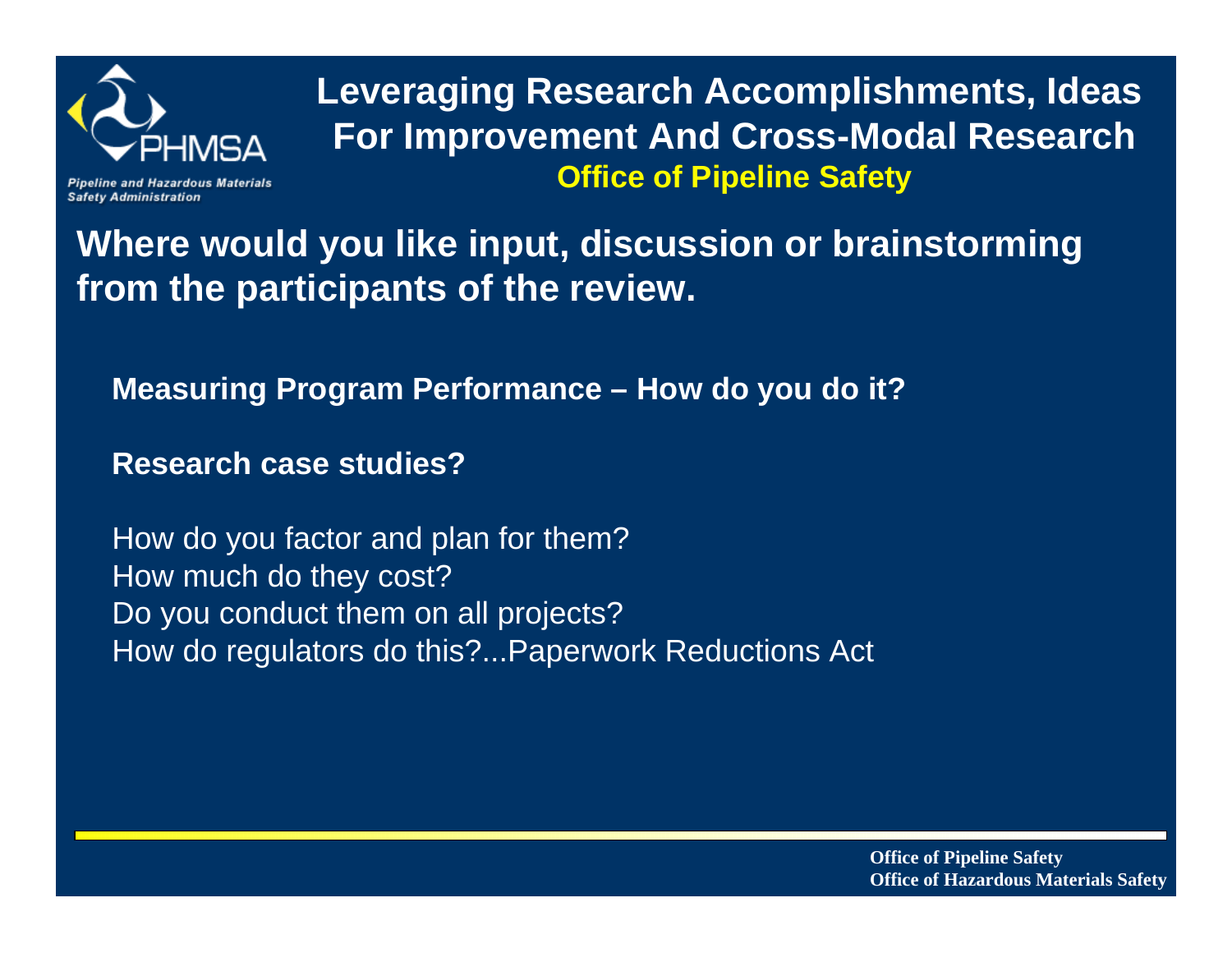

**Leveraging Research Accomplishments, Ideas For Improvement And Cross-Modal Research Office of Pipeline Safety**

**Safety Administration** 

**Has your research pointed to new areas of cross-modal inquiry? If so, what are they?**

Generally No – The OPS RD&T Program provides for desired outputs and impacts identified as consensus priorities from the pipeline safety stakeholders. Research is "Development" in type and is usually past proof of concept.

A currently funded project on Human Factors and Hydrogen Effects on Steel may provide some grounds for cross-modal inquiry.

Best estimate is that only basic research on improved materials may provide some grounds for cross-modal inquiry.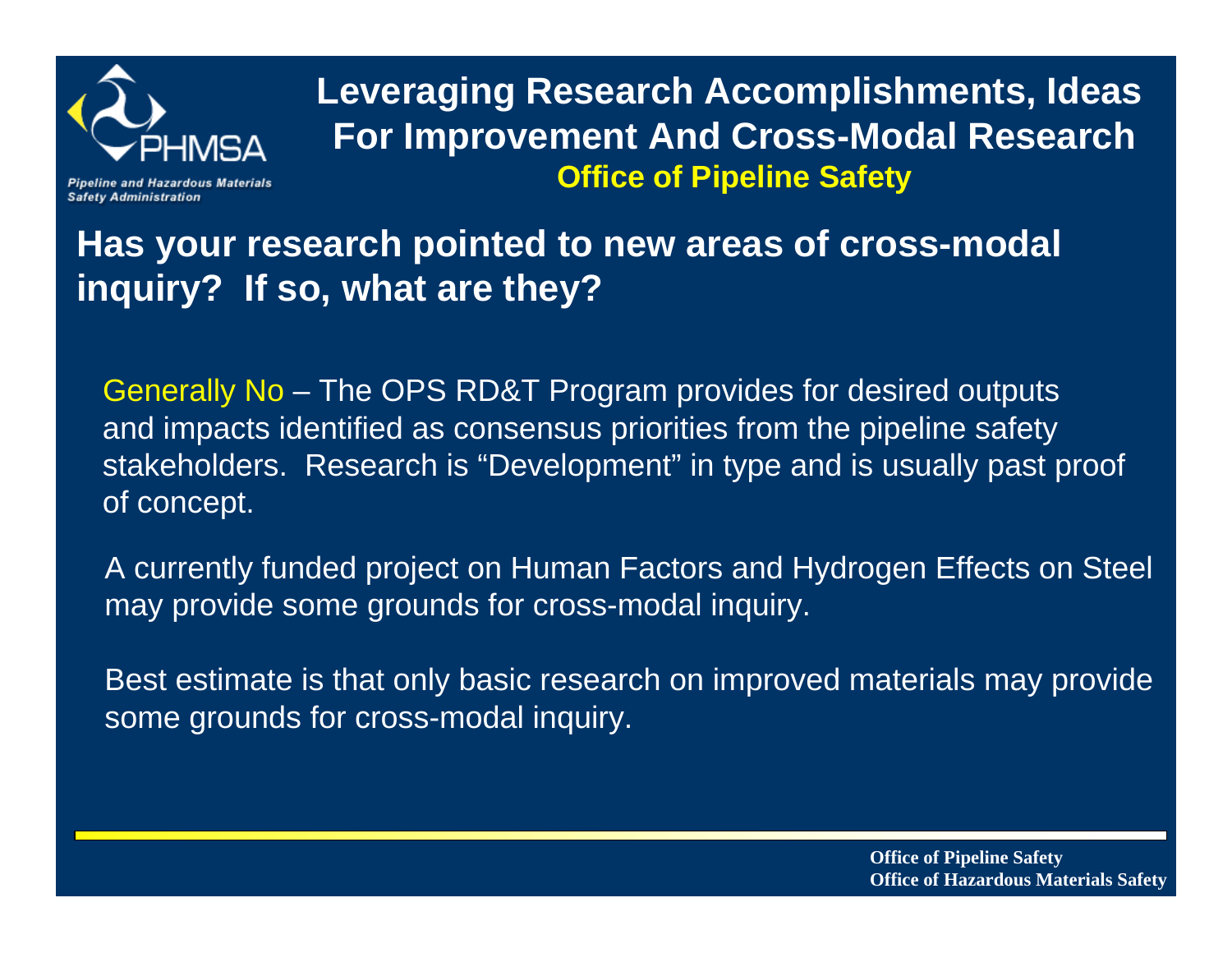

**Pipeline and Hazardous Materials Safety Administration** 

# **PHMSA**

## **Office of Hazardous Materials Safety**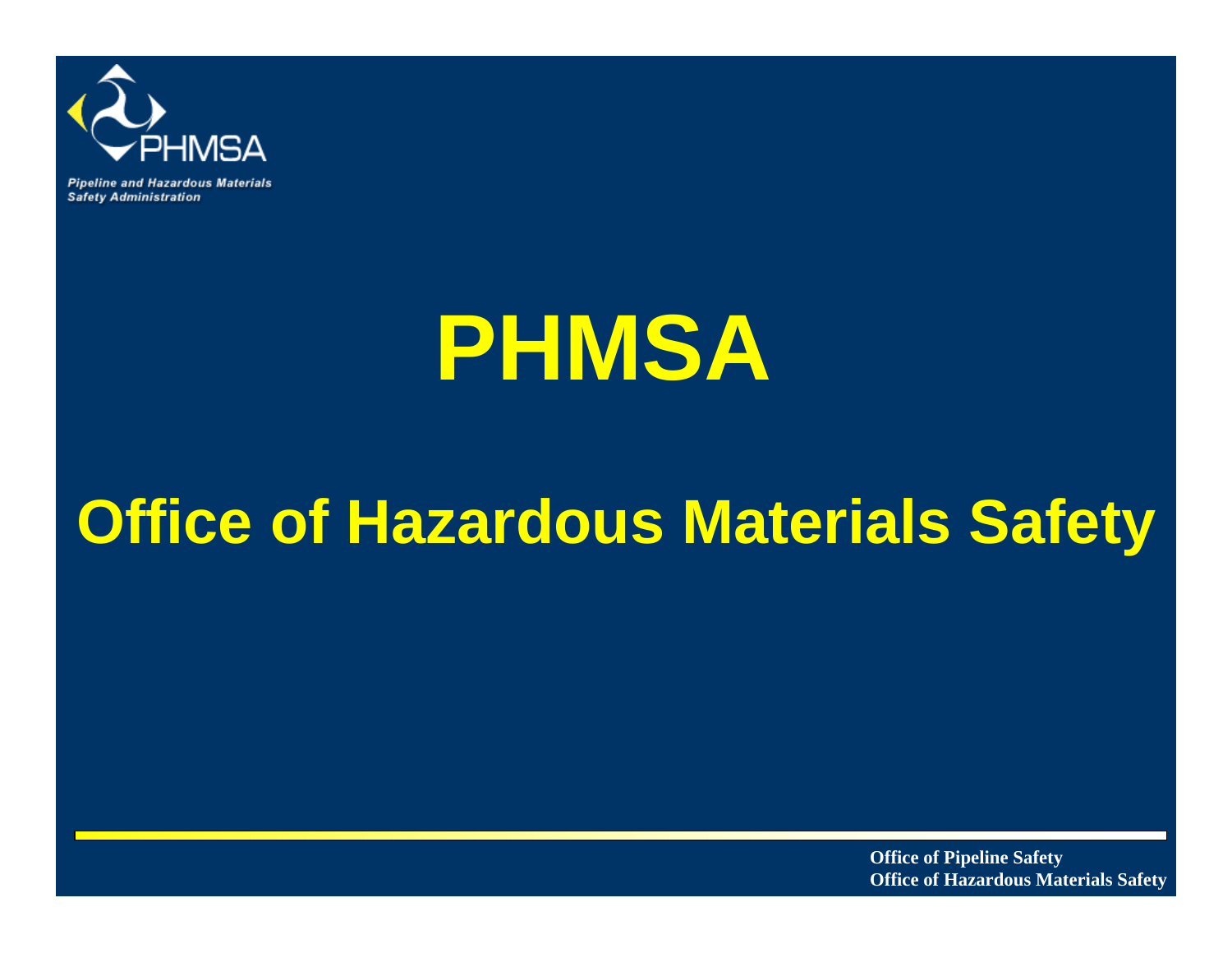

# **Relevance -** *Prospective*

**Pipeline and Hazardous Materials Safety Administration** 

### **Office Hazardous Materials Safety**

### **The RD&T program has defined goals, priorities.**

 $\blacktriangleright$  Primary goal is to improve hazardous materials transportation safety and security.

### **The RD&T program has identified the required resources and outputs.**

¾ The FY2006 OHMS budget for research and analysis and research and development is \$2.4 million.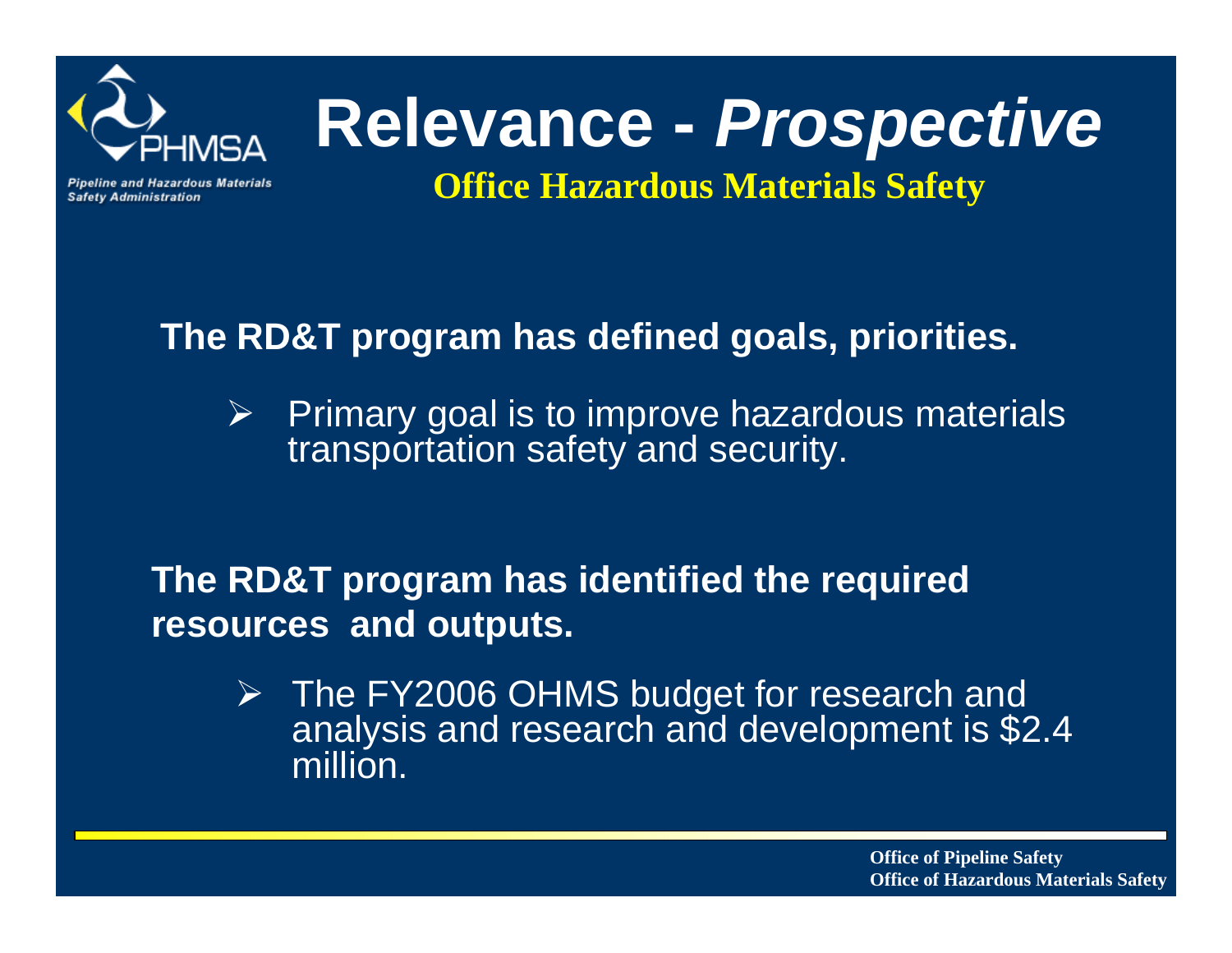

**Safety Administration** 

# **Relevance -** *Prospective*

**Office Hazardous Materials Safety**

### **The RD&T program has defined goals, priorities.**

|    | <b>Program Elements</b>                     | <b>Program Objectives</b>                                                                                                                                                                                                                                                                                                                   |
|----|---------------------------------------------|---------------------------------------------------------------------------------------------------------------------------------------------------------------------------------------------------------------------------------------------------------------------------------------------------------------------------------------------|
| 1. | <b>Emergency response</b>                   | Provide a scientific basis for and easy use (human factors) of the Emergency Response<br>Guidebook. Development of AEGLs is associated with this program objective.                                                                                                                                                                         |
| 2. | Incident database design and<br>analysis    | Hazardous material incident reporting provides a foundation for understanding how the<br>system is operating. Examination of trends, costs, and root-cause analysis provide a<br>basis for regulatory changes.                                                                                                                              |
| 3. | Packaging design                            | Ensure that packaging design conforms to hazards and risks. Development of<br>nondestructive testing techniques and failure analysis help fulfill this objective.                                                                                                                                                                           |
| 4. | Performance packaging testing               | Demonstrates that performance packaging requirements are being adhered to as part of<br>the enforcement function.                                                                                                                                                                                                                           |
| 5. | Hazard identification                       | Promote understanding of transportation hazards, e.g., lithium battery (primary and<br>secondary) testing.                                                                                                                                                                                                                                  |
| 6. | <b>Risk Assessment / Risk</b><br>Management | Identify and quantify risks inherent in hazardous materials transportation and point to<br>ways to control and minimize these risks. Examination of procedures for selecting<br>routes for spent nuclear fuel is an example of the latter. Risk characterization and risk<br>communication are important aspects of this program objective. |
| 7. | <b>Consequence Modeling</b>                 | Allow for better understanding of potential impact of incidents.                                                                                                                                                                                                                                                                            |
| 8. | Security                                    | Assess hazardous materials transportation security vulnerabilities and measures to<br>mitigate security risks. Develop tools for this evolving area.                                                                                                                                                                                        |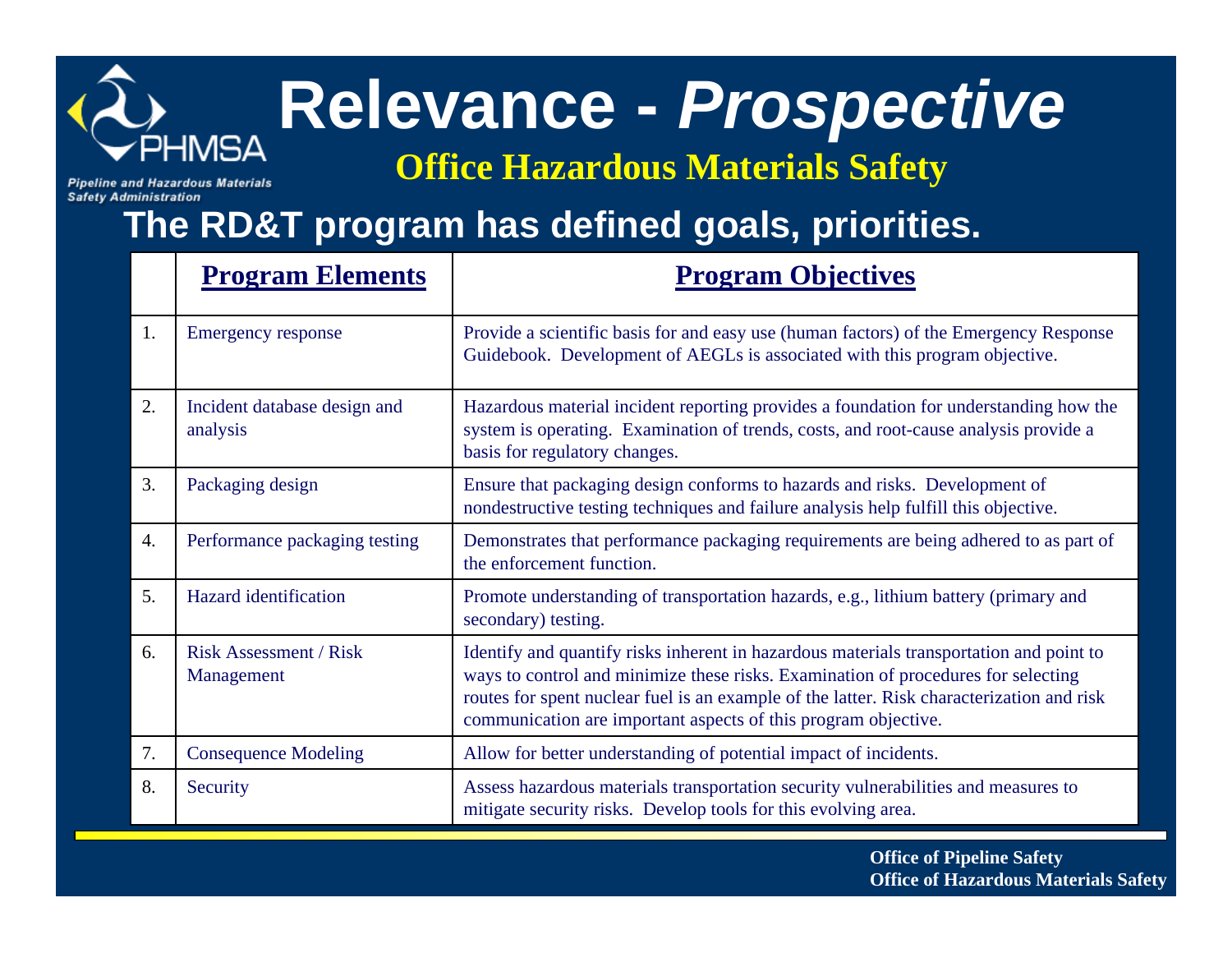

**Office Hazardous Materials Safety**

### **The RD&T program has identified the required resources and outputs.**

¾ The FY2006 OHMS budget for research and analysis and research and development is \$2.4 million.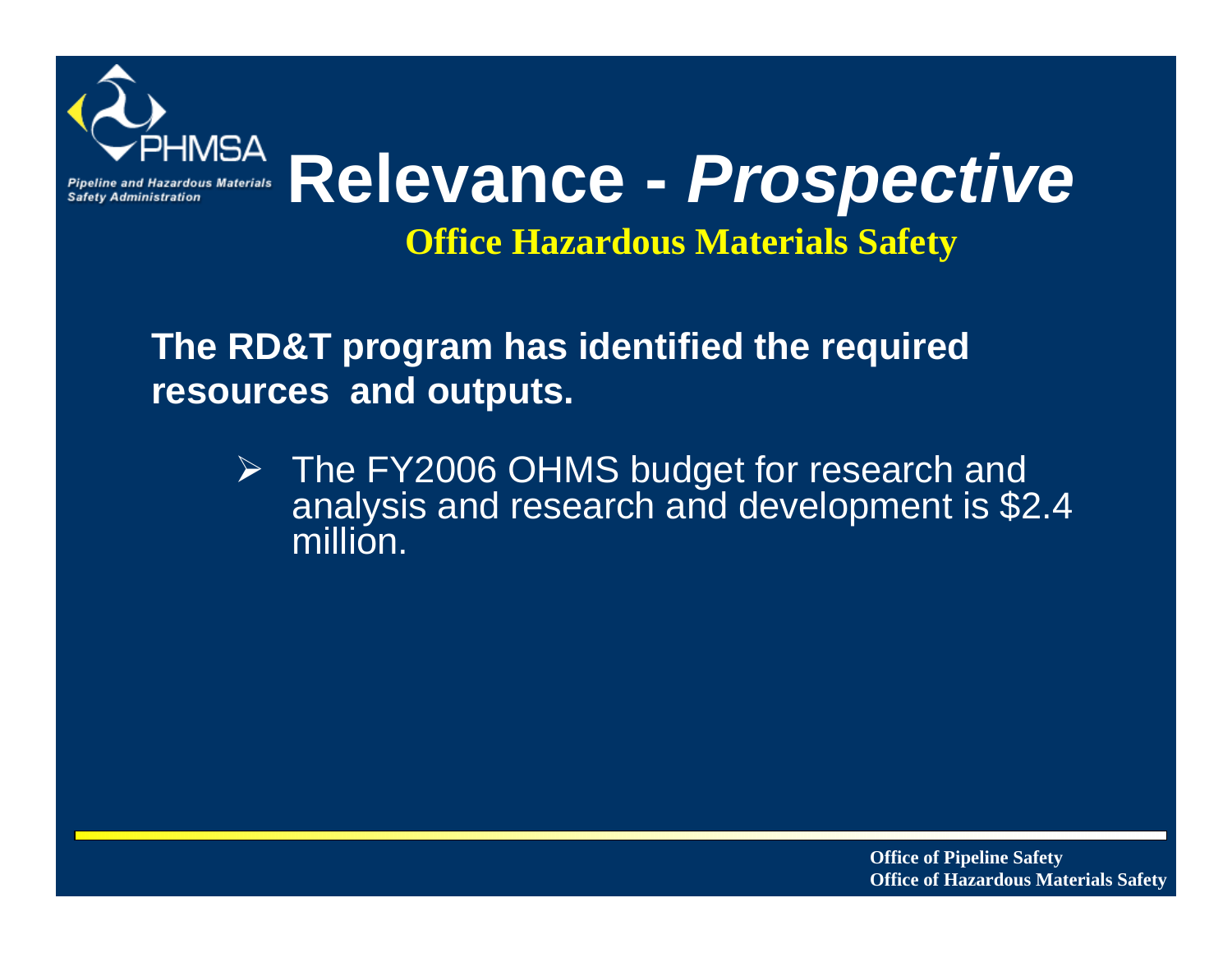

**Safety Administration** 

# **Relevance -** *Prospective*

**Office of Hazardous Material Safety**

### **The RD&T program has aligned with DOT strategic goals.**

| <b>DOT Strategic Goal</b>        | Projects in the<br>Category |
|----------------------------------|-----------------------------|
| <b>Safety</b>                    | X                           |
| <b>Mobility</b>                  |                             |
| <b>Global Connectivity</b>       | X                           |
| <b>Environmental Stewardship</b> | X                           |
| <b>Security</b>                  | X                           |
| <b>Organizational Excellence</b> |                             |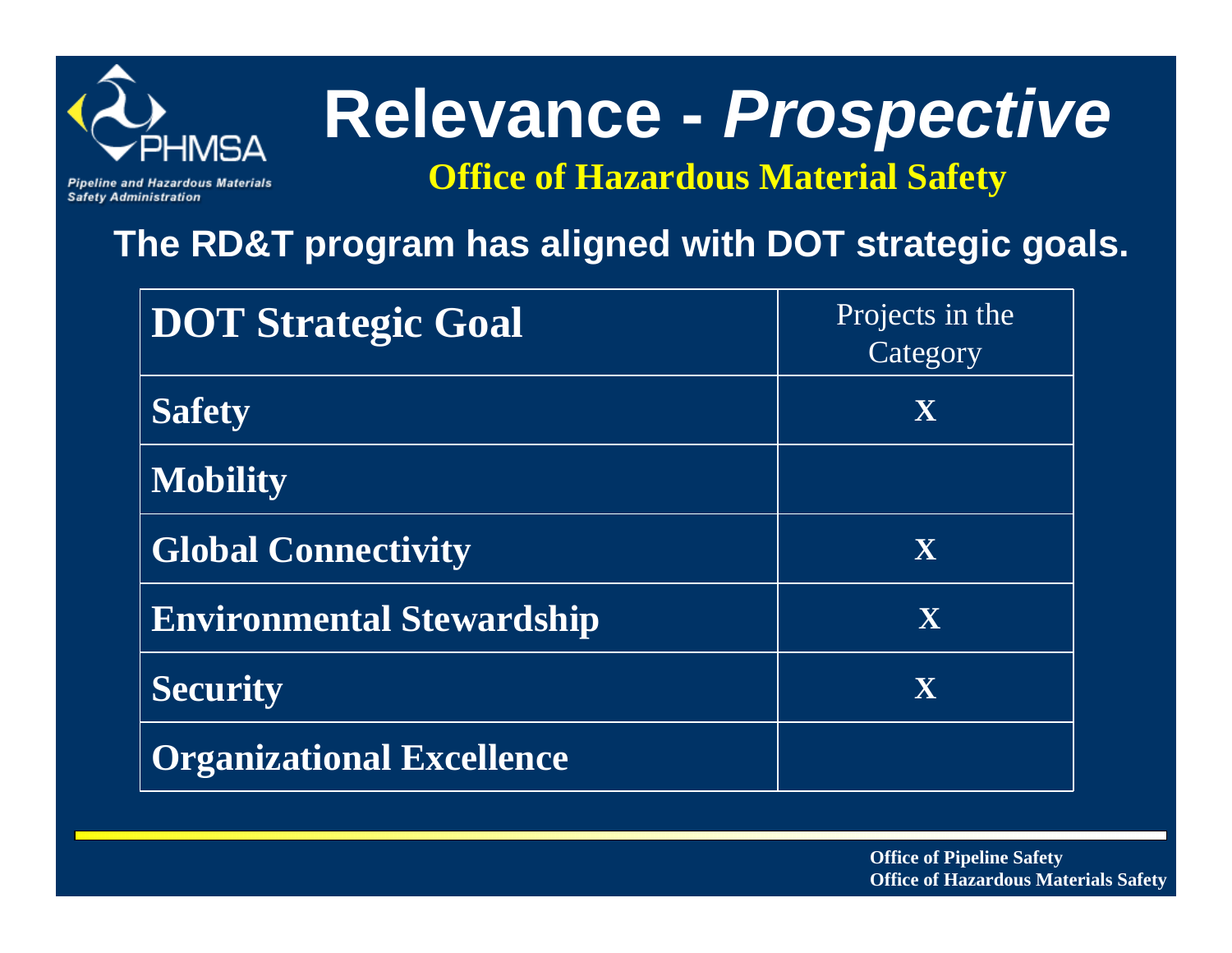

**Safety Administration** 

# **Relevance -** *Prospective*

**Office of Hazardous Material Safety**

### **The RD&T program has documented the potential benefits.**

 $\triangleright$  Value of projects reflected in rulemakings.

### **The RD&T program has a process for obtaining stake holder input.**

- ¾ Input is sought on specific projects.
- ¾ Overall program is outlined in public forums, such as the TRB hazardous materials committee.
- $\triangleright$  Looking at using the web as a portal to better describe program.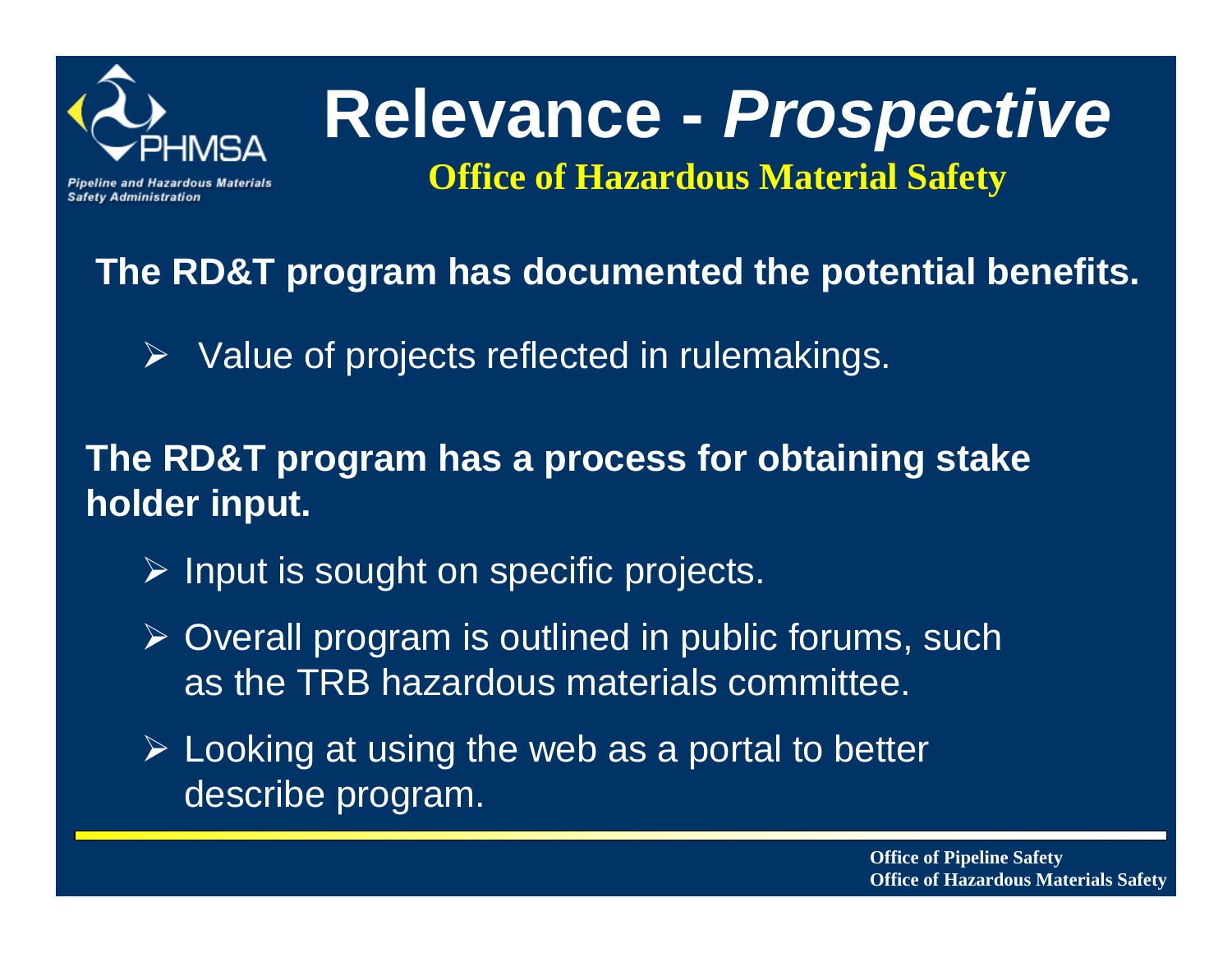

# **Relevance -** *Retrospective*

**Pipeline and Hazardous Materials Safety Administration** 

**Office of Hazardous Material Safety**

### **The RD&T program has regularly scheduled independent evaluations.**

Not to date.

**The RD&T program has a process for addressing findings and recommendations.**

N/A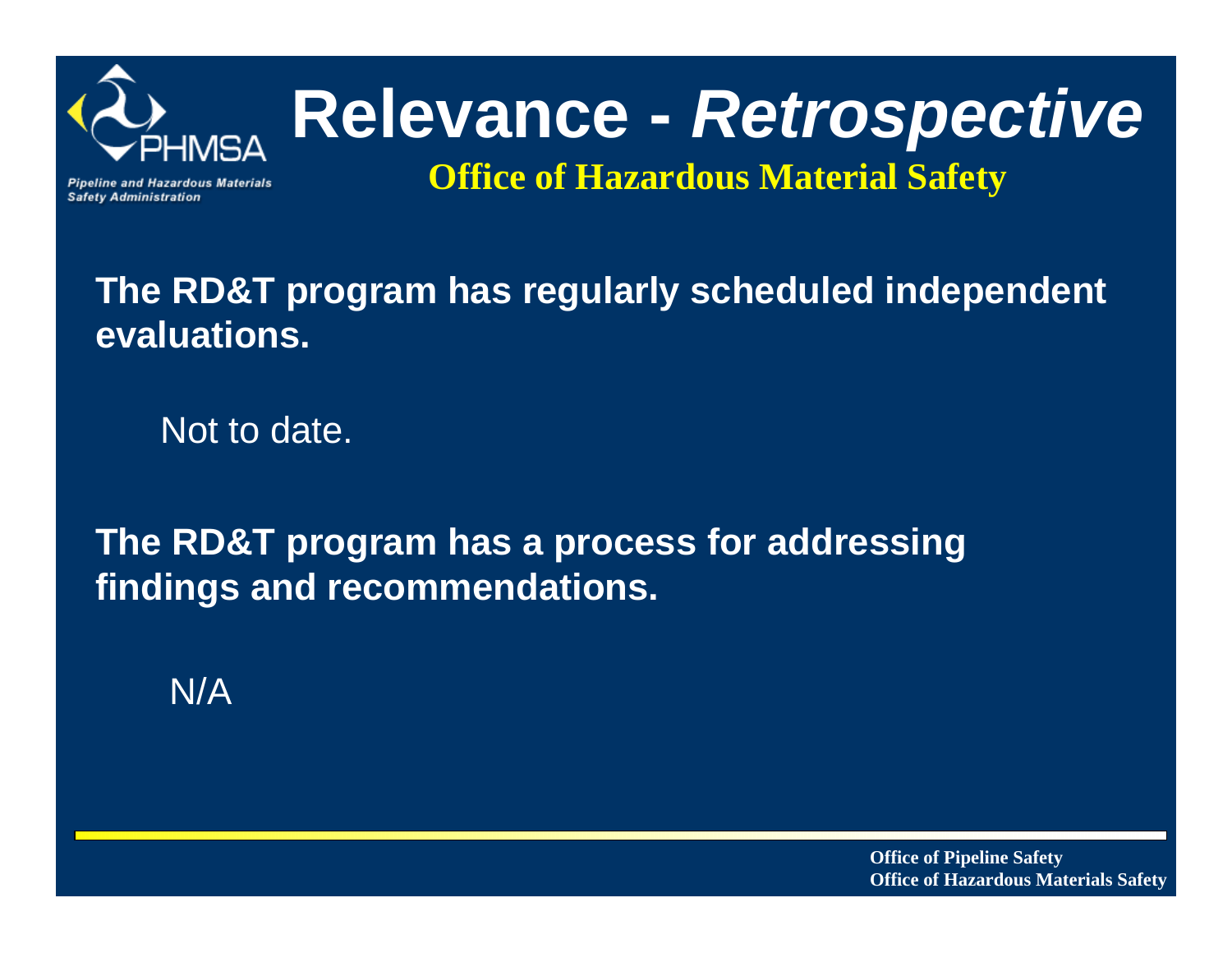

**Safety Administration** 

**Quality -** *Prospective*

**Office of Hazardous Material Safety**

**The RD&T program has a competitive, merit based process for awarding funds or some other clearly stated defensible method for allocating funding.**

- $\triangleright$  Competitive contracting is used to the extent possible.
- $\triangleright$  Internal reviews are used to prioritize and select from competing projects for funding.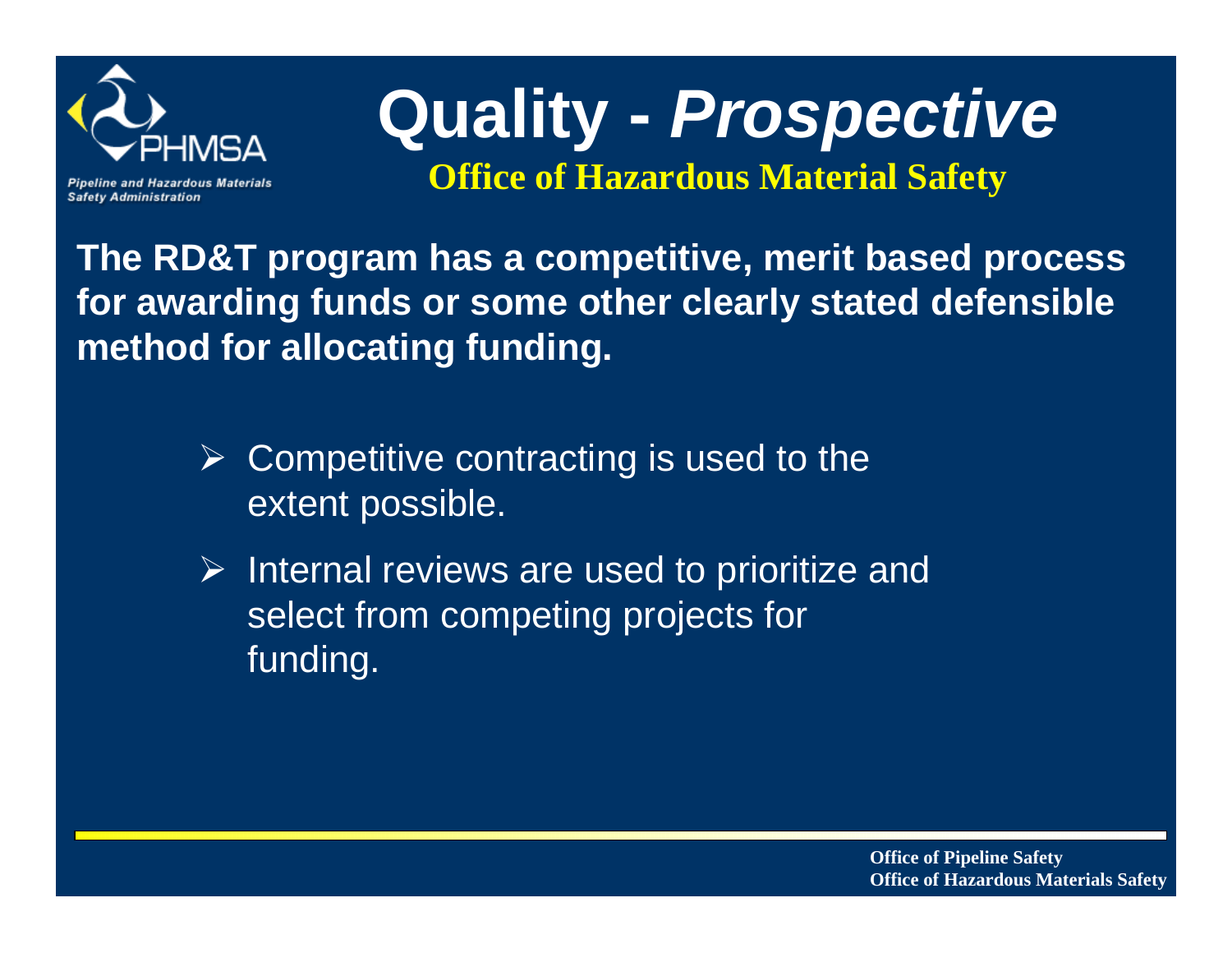

**Safety Administration** 

# **Quality -** *Retrospective*

**Office of Hazardous Material Safety**

### **The RD&T program has regularly scheduled independent assessments to guide future funding decisions.**

 $\triangleright$  Not to date.

**The RD&T program has defined long-term outcome measures.**

¾ RD&T measures are in line with basic program measure of reducing the number of serious incidents.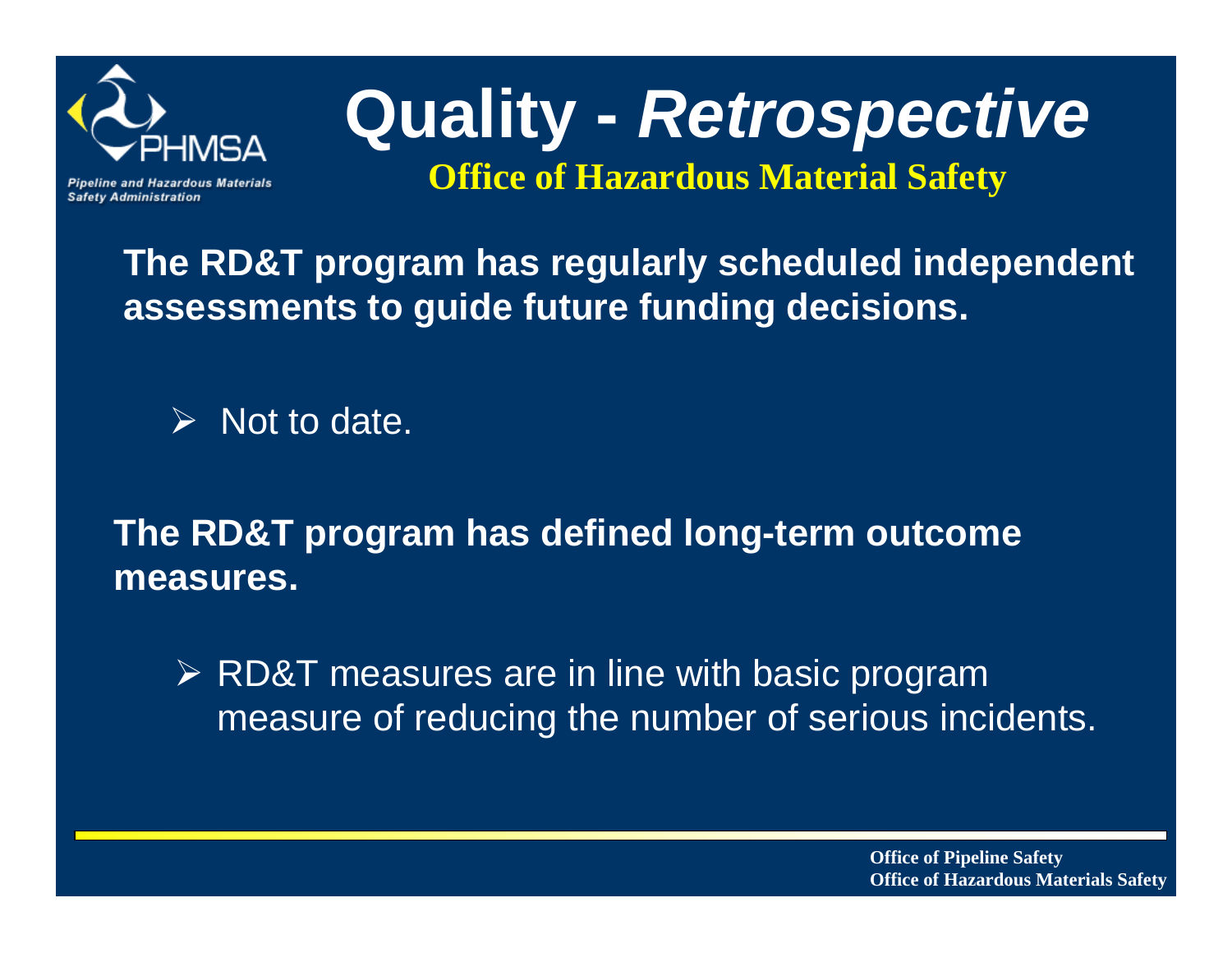

# **Performance -** *Prospective*

**Pipeline and Hazardous Materials Safety Administration** 

**Office of Hazardous Material Safety**

**The RD&T program has annual targets linked to long-term goals.**

 $\triangleright$  Targets relate to individual projects. RD&T long term program goals are linked to basic long term OHMS goals.

**The RD&T program has planned deliverables, schedules and estimated budgets.**

¾ Yes, as applied to projects.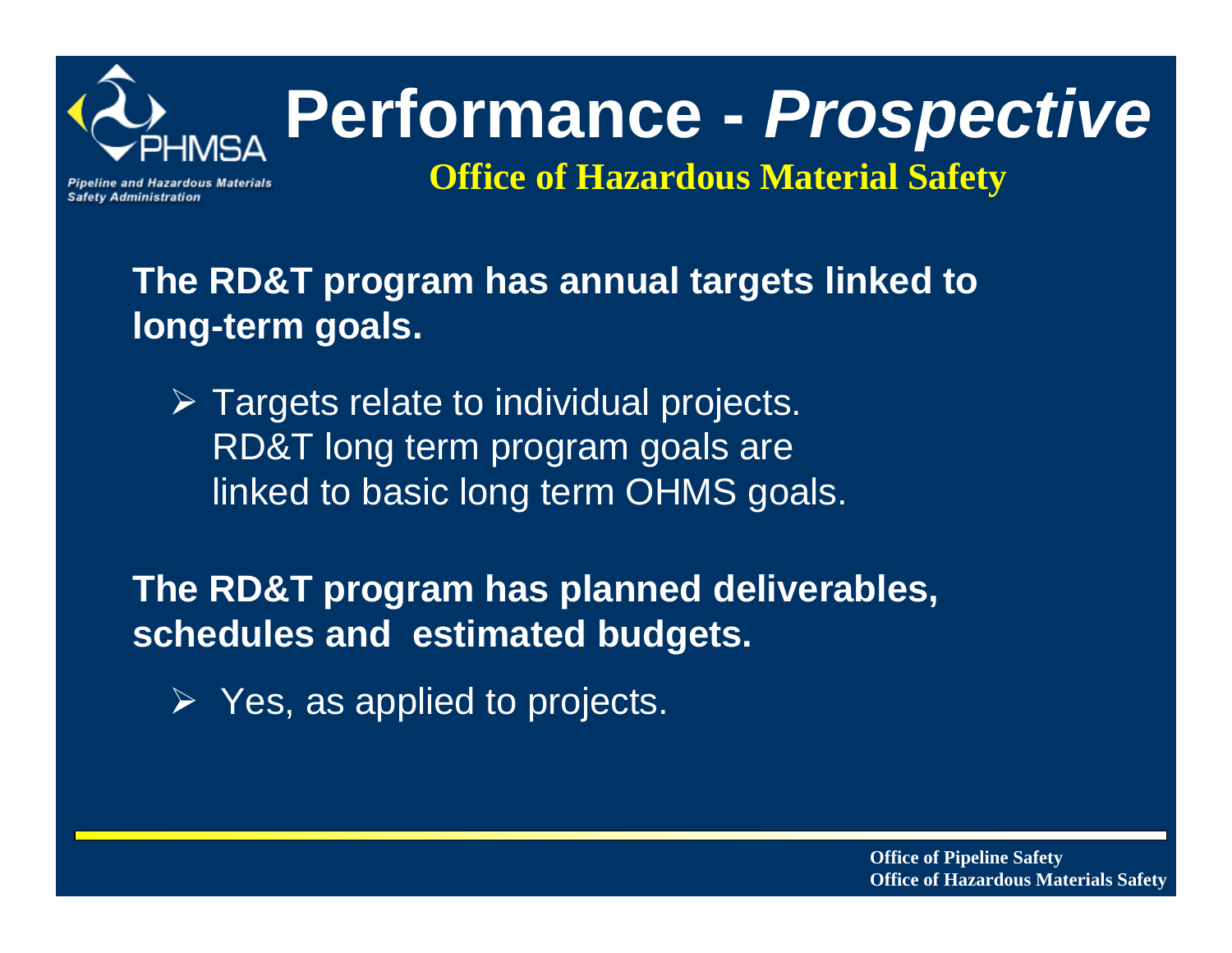

**Pipeline and Hazardous Materials Safety Administration** 

> **The RD&T program has annual documentation of performance.**

 $\triangleright$  Performance is tracked for individual projects.

**The RD&T program has assessments of customer satisfaction.**

- $\blacktriangleright$ Feedback relates to individual projects.
- $\blacktriangleright$  Informal input is obtained relative to the overall program.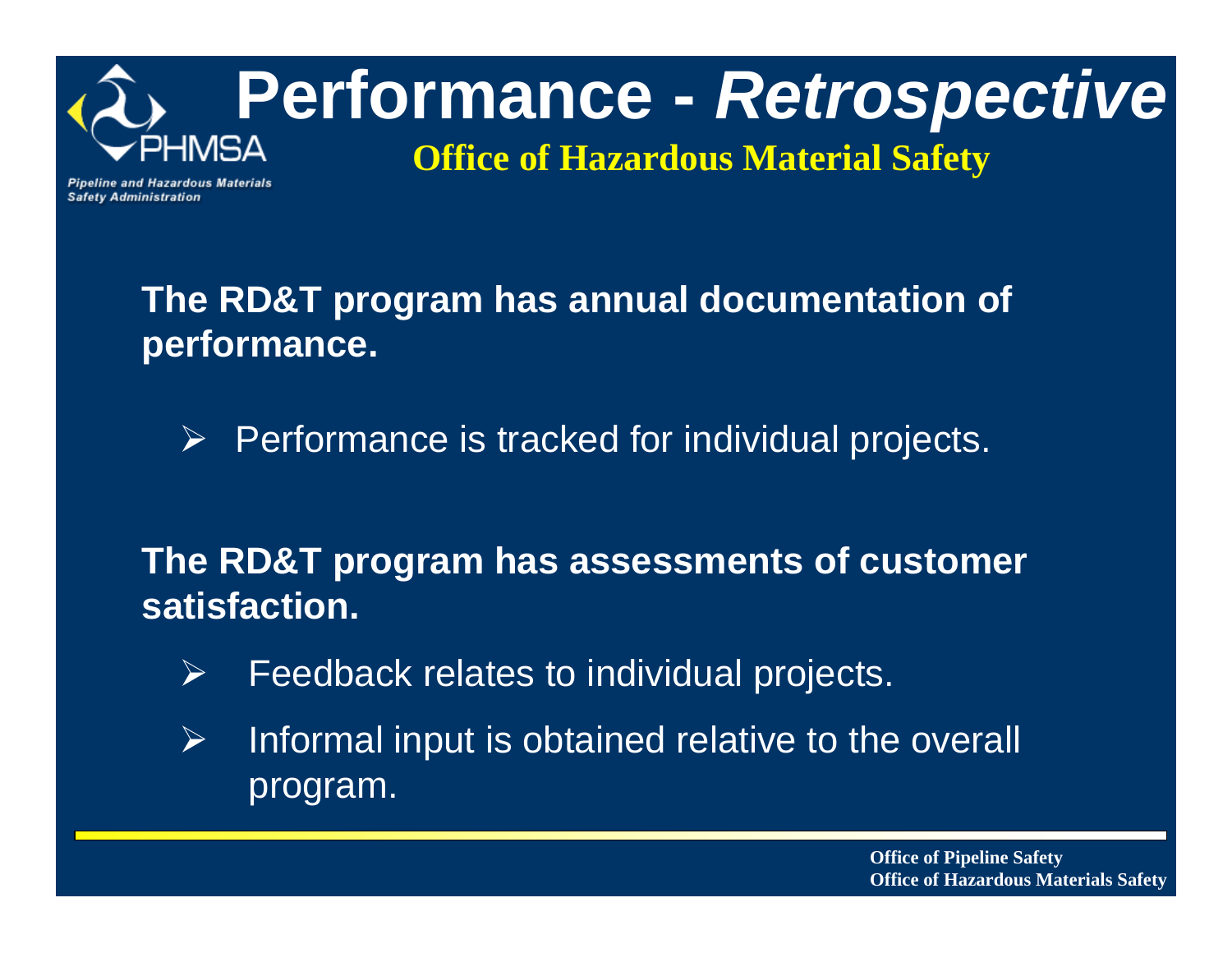

**Safety Administration** 

**Leveraging Research Accomplishments, Ideas For Improvement And Cross-Modal Research Office of Hazardous Material Safety**

**Describe one or two recent RD&T accomplishments that may benefit other OAs.**

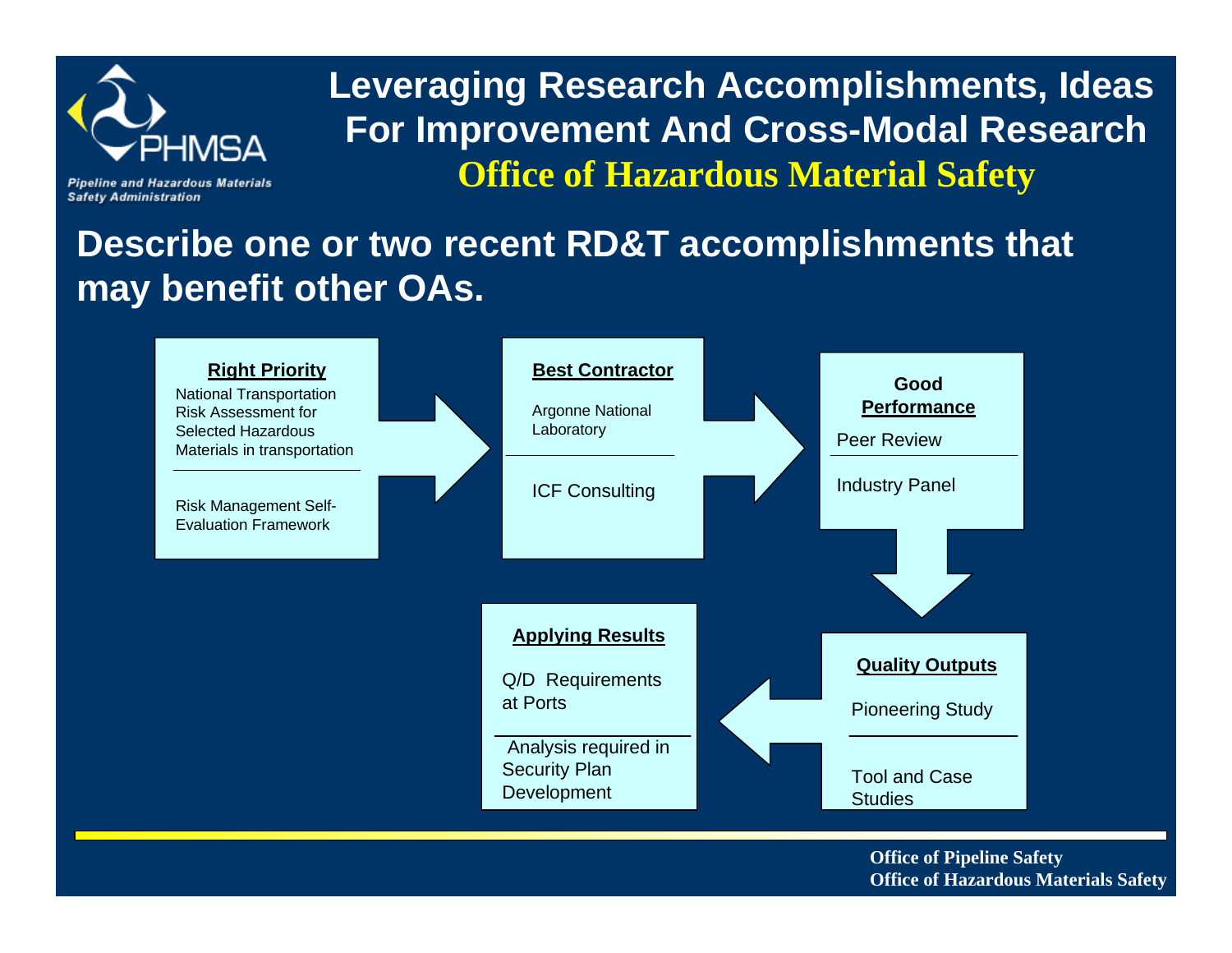

**Safety Administration** 

**Leveraging Research Accomplishments, Ideas For Improvement And Cross-Modal Research Office of Hazardous Material Safety**

**Where would you like input, discussion or brainstorming from the participants of the review.**

- $\blacktriangleright$  How do we better coordinate our program with that of the modal administrations?
- $\blacktriangleright$  Do we need a more formalized structure for program review?